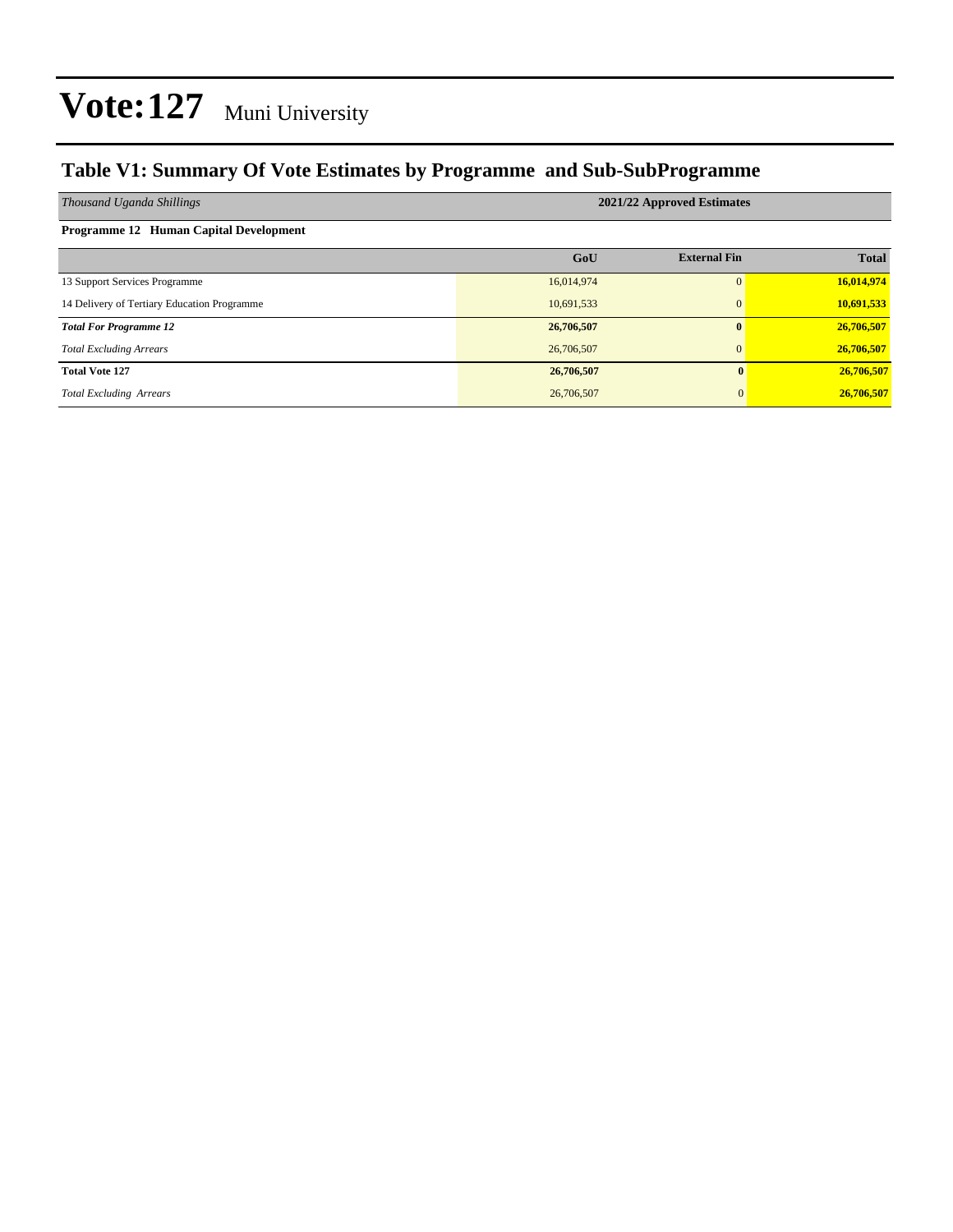#### **Table V2: Summary Of Vote Estimates by Sub-SubProgramme,Department and Project**

| Thousand Uganda Shillings                                                 |                  | 2020/21 Approved Budget |                  |              |             | 2021/22 Approved Estimates    |              |  |  |
|---------------------------------------------------------------------------|------------------|-------------------------|------------------|--------------|-------------|-------------------------------|--------------|--|--|
| <b>Sub-SubProgramme 13 Support Services Programme</b>                     |                  |                         |                  |              |             |                               |              |  |  |
| <b>Recurrent Budget Estimates</b>                                         | <b>Wage</b>      | Non-Wage                | <b>AIA</b>       | <b>Total</b> | <b>Wage</b> | Non-Wage                      | <b>Total</b> |  |  |
| 02 Central Administration                                                 | 4,193,602        | 2,039,154               | $\boldsymbol{0}$ | 6,232,756    | 4,193,602   | 2,112,657                     | 6,306,259    |  |  |
| 03 Academic and Student Affairs                                           | 1,426,977        | 1,181,738               | $\overline{0}$   | 2,608,716    | 1,426,977   | 1,081,738                     | 2,508,715    |  |  |
| <b>Total Recurrent Budget Estimates for Sub-</b><br><b>SubProgramme</b>   | 5,620,579        | 3,220,893               | $\bf{0}$         | 8,841,471    | 5,620,579   | 3,194,395                     | 8,814,974    |  |  |
| <b>Development Budget Estimates</b>                                       | <b>GoU Dev't</b> | <b>External Fin</b>     | <b>AIA</b>       | <b>Total</b> |             | <b>GoU Dev't External Fin</b> | <b>Total</b> |  |  |
| 1685 Retooling of Muni University                                         | 4,247,098        | $\boldsymbol{0}$        | $\boldsymbol{0}$ | 4,247,098    | 7,200,000   | $\overline{0}$                | 7,200,000    |  |  |
| <b>Total Development Budget Estimates for Sub-</b><br><b>SubProgramme</b> | 4,247,098        | $\bf{0}$                | $\bf{0}$         | 4,247,098    | 7,200,000   | $\mathbf{0}$                  | 7,200,000    |  |  |
|                                                                           | G <sub>0</sub> U | <b>External Fin</b>     | <b>AIA</b>       | <b>Total</b> | GoU         | <b>External Fin</b>           | <b>Total</b> |  |  |
| <b>Total For Sub-SubProgramme 13</b>                                      | 13,088,569       | $\bf{0}$                | 0                | 13,088,569   | 16,014,974  | $\bf{0}$                      | 16,014,974   |  |  |
| <b>Total Excluding Arrears</b>                                            | 13,014,974       | $\boldsymbol{0}$        | $\boldsymbol{0}$ | 13,014,974   | 16,014,974  | $\mathbf{0}$                  | 16,014,974   |  |  |
| Sub-SubProgramme 14 Delivery of Tertiary Education Programme              |                  |                         |                  |              |             |                               |              |  |  |
| <b>Recurrent Budget Estimates</b>                                         | <b>Wage</b>      | Non-Wage                | <b>AIA</b>       | <b>Total</b> | <b>Wage</b> | Non-Wage                      | <b>Total</b> |  |  |
| 04 Faculty of Techno Science                                              | 1,446,211        | 230,975                 | $\boldsymbol{0}$ | 1,677,186    | 1,446,211   | 230,975                       | 1,677,186    |  |  |
| 05 Research and Innovation Department                                     | 296,250          | 123,978                 | $\mathbf{0}$     | 420,228      | 296,251     | 123,978                       | 420,229      |  |  |
| 06 Faculty of Education                                                   | 2,983,960        | 570,525                 | $\boldsymbol{0}$ | 3,554,485    | 2,983,960   | 570,525                       | 3,554,485    |  |  |
| 07 Faculty of Health Sciences                                             | 1,497,724        | 212,493                 | $\mathbf{0}$     | 1,710,218    | 1,497,724   | 212,493                       | 1,710,217    |  |  |
| 08 Faculty of Science                                                     | 773,389          | 139,160                 | $\overline{0}$   | 912,549      | 773,389     | 139,160                       | 912,549      |  |  |
| 09 Agriculture and Environmental Science                                  | 1,082,598        | 204,825                 | $\boldsymbol{0}$ | 1,287,423    | 1,082,598   | 204,825                       | 1,287,423    |  |  |
| 10 Faculty of Management Science                                          | 898,610          | 230,834                 | $\boldsymbol{0}$ | 1,129,444    | 898,610     | 230,834                       | 1,129,444    |  |  |
| <b>Total Recurrent Budget Estimates for Sub-</b><br><b>SubProgramme</b>   | 8,978,743        | 1,712,789               | $\bf{0}$         | 10,691,533   | 8,978,743   | 1,712,790                     | 10,691,533   |  |  |
|                                                                           | GoU              | <b>External Fin</b>     | <b>AIA</b>       | <b>Total</b> | GoU         | <b>External Fin</b>           | <b>Total</b> |  |  |
| <b>Total For Sub-SubProgramme 14</b>                                      | 10,691,533       | $\bf{0}$                | $\bf{0}$         | 10,691,533   | 10,691,533  | $\bf{0}$                      | 10,691,533   |  |  |
| <b>Total Excluding Arrears</b>                                            | 10,691,533       | $\mathbf{0}$            | $\overline{0}$   | 10,691,533   | 10,691,533  | $\overline{0}$                | 10,691,533   |  |  |
| <b>Total Vote 127</b>                                                     | 23,780,102       | $\bf{0}$                | $\bf{0}$         | 23,780,102   | 26,706,507  | $\bf{0}$                      | 26,706,507   |  |  |
| <b>Total Excluding Arrears</b>                                            | 23,706,507       | $\mathbf{0}$            | $\mathbf{0}$     | 23,706,507   | 26,706,507  | $\boldsymbol{0}$              | 26,706,507   |  |  |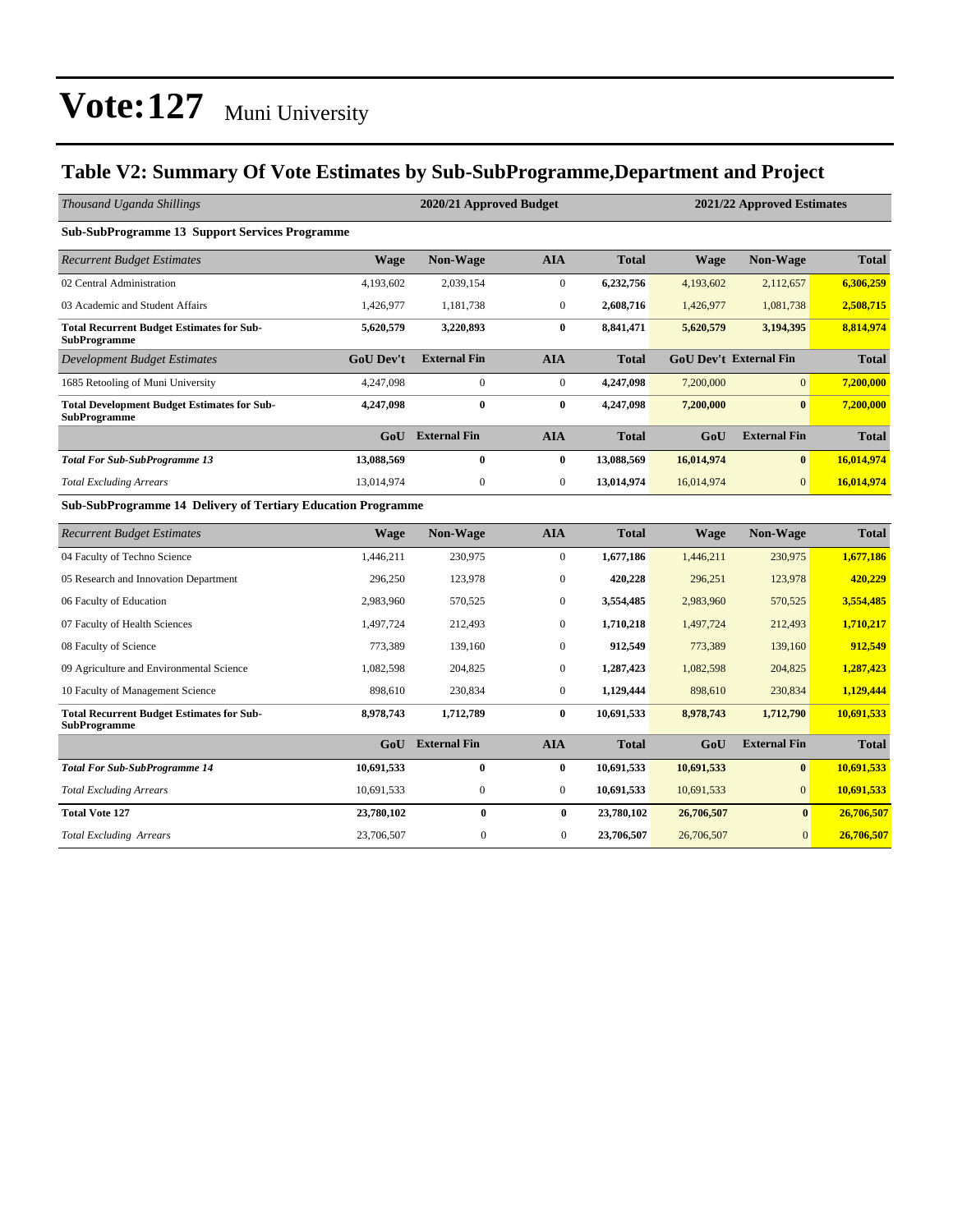### **Table V3: Summary Vote Estimates by Item**

| Thousand Uganda Shillings                                   |            | 2020/21 Approved Budget |          |            | 2021/22 Approved Estimates |                     |              |
|-------------------------------------------------------------|------------|-------------------------|----------|------------|----------------------------|---------------------|--------------|
|                                                             | GoU        | <b>External Fin</b>     | AIA      | Total      | GoU                        | <b>External Fin</b> | <b>Total</b> |
| <b>Employees, Goods and Services (Outputs Provided)</b>     | 19,376,507 | $\bf{0}$                | $\bf{0}$ | 19,376,507 | 19,376,507                 | $\bf{0}$            | 19,376,507   |
| 211101 General Staff Salaries                               | 13,286,097 | $\bf{0}$                | $\bf{0}$ | 13,286,097 | 13,286,097                 | $\bf{0}$            | 13,286,097   |
| 211102 Contract Staff Salaries                              | 1,313,225  | 0                       | $\bf{0}$ | 1,313,225  | 1,313,225                  | $\bf{0}$            | 1,313,225    |
| 211103 Allowances (Inc. Casuals, Temporary)                 | 672,394    | $\bf{0}$                | $\bf{0}$ | 672,394    | 780,563                    | $\bf{0}$            | 780,563      |
| 212101 Social Security Contributions                        | 1,459,932  | 0                       | $\bf{0}$ | 1,459,932  | 1,459,932                  | $\bf{0}$            | 1,459,932    |
| 213001 Medical expenses (To employees)                      | 9,000      | $\bf{0}$                | $\bf{0}$ | 9,000      | 18,000                     | $\bf{0}$            | 18,000       |
| 213002 Incapacity, death benefits and funeral expenses      | 17,500     | $\bf{0}$                | 0        | 17,500     | 17,500                     | $\bf{0}$            | 17,500       |
| 213004 Gratuity Expenses                                    | 52,000     | 0                       | $\bf{0}$ | 52,000     | 192,000                    | $\bf{0}$            | 192,000      |
| 221001 Advertising and Public Relations                     | 40,280     | $\bf{0}$                | $\bf{0}$ | 40,280     | 28,500                     | $\bf{0}$            | 28,500       |
| 221002 Workshops and Seminars                               | 118,920    | 0                       | $\bf{0}$ | 118,920    | 30,755                     | $\bf{0}$            | 30,755       |
| 221003 Staff Training                                       | 72,696     | $\bf{0}$                | $\bf{0}$ | 72,696     | 81,700                     | $\bf{0}$            | 81,700       |
| 221004 Recruitment Expenses                                 | 12,000     | $\bf{0}$                | 0        | 12,000     | 12,000                     | $\bf{0}$            | 12,000       |
| 221005 Hire of Venue (chairs, projector, etc)               | 20,000     | 0                       | $\bf{0}$ | 20,000     | 15,000                     | $\bf{0}$            | 15,000       |
| 221007 Books, Periodicals & Newspapers                      | 158,814    | 0                       | $\bf{0}$ | 158,814    | 122,152                    | $\bf{0}$            | 122,152      |
| 221008 Computer supplies and Information Technology<br>(TT) | 58,100     | $\bf{0}$                | $\bf{0}$ | 58,100     | 83,700                     | $\bf{0}$            | 83,700       |
| 221009 Welfare and Entertainment                            | 147,497    | $\bf{0}$                | $\bf{0}$ | 147,497    | 134,200                    | $\bf{0}$            | 134,200      |
| 221011 Printing, Stationery, Photocopying and Binding       | 164,921    | 0                       | $\bf{0}$ | 164,921    | 190,870                    | $\bf{0}$            | 190,870      |
| 221012 Small Office Equipment                               | 33,275     | $\bf{0}$                | $\bf{0}$ | 33,275     | 38,740                     | $\bf{0}$            | 38,740       |
| 221016 IFMS Recurrent costs                                 | 10,000     | 0                       | $\bf{0}$ | 10,000     | 10,000                     | $\bf{0}$            | 10,000       |
| 221017 Subscriptions                                        | 15,000     | $\bf{0}$                | 0        | 15,000     | 17,000                     | $\bf{0}$            | 17,000       |
| 222001 Telecommunications                                   | 61,340     | 0                       | $\bf{0}$ | 61,340     | 62,600                     | $\bf{0}$            | 62,600       |
| 222002 Postage and Courier                                  | 3,098      | 0                       | $\bf{0}$ | 3,098      | 4,098                      | $\bf{0}$            | 4,098        |
| 222003 Information and communications technology<br>(ICT)   | 64,000     | $\bf{0}$                | $\bf{0}$ | 64,000     | 130,000                    | $\bf{0}$            | 130,000      |
| 223003 Rent – (Produced Assets) to private entities         | $\bf{0}$   | $\bf{0}$                | $\bf{0}$ | $\bf{0}$   | 49,600                     | $\bf{0}$            | 49,600       |
| 223004 Guard and Security services                          | 30,000     | 0                       | 0        | 30,000     | 30,000                     | $\bf{0}$            | 30,000       |
| 223005 Electricity                                          | 50,000     | 0                       | $\bf{0}$ | 50,000     | 30,000                     | $\bf{0}$            | 30,000       |
| 223006 Water                                                | 48,000     | 0                       | $\bf{0}$ | 48,000     | 53,000                     | $\bf{0}$            | 53,000       |
| 223007 Other Utilities- (fuel, gas, firewood, charcoal)     | 2,000      | $\bf{0}$                | $\bf{0}$ | 2,000      | 2,000                      | $\bf{0}$            | 2,000        |
| 224001 Medical Supplies                                     | 88,269     | $\bf{0}$                | $\bf{0}$ | 88,269     | 84,971                     | $\bf{0}$            | 84,971       |
| 224004 Cleaning and Sanitation                              | 50,000     | $\bf{0}$                | $\bf{0}$ | 50,000     | 50,000                     | $\bf{0}$            | 50,000       |
| 224005 Uniforms, Beddings and Protective Gear               | 33,020     | $\bf{0}$                | $\bf{0}$ | 33,020     | 23,000                     | $\bf{0}$            | 23,000       |
| 224006 Agricultural Supplies                                | 22,580     | $\bf{0}$                | $\bf{0}$ | 22,580     | 2,000                      | $\bf{0}$            | 2,000        |
| 225001 Consultancy Services- Short term                     | 31,000     | $\bf{0}$                | $\bf{0}$ | 31,000     | 21,000                     | $\bf{0}$            | 21,000       |
| 226001 Insurances                                           | 36,000     | $\bf{0}$                | $\bf{0}$ | 36,000     | 62,000                     | $\bf{0}$            | 62,000       |
| 226002 Licenses                                             | 1,500      | $\bf{0}$                | $\bf{0}$ | 1,500      | 1,500                      | $\bf{0}$            | 1,500        |
| 227001 Travel inland                                        | 389,470    | $\bf{0}$                | $\bf{0}$ | 389,470    | 410,532                    | $\bf{0}$            | 410,532      |
| 227002 Travel abroad                                        | 92,000     | $\bf{0}$                | $\bf{0}$ | 92,000     | 15,871                     | $\bf{0}$            | 15,871       |
| 227003 Carriage, Haulage, Freight and transport hire        | 3,000      | $\bf{0}$                | $\bf{0}$ | 3,000      | 2,400                      | $\bf{0}$            | 2,400        |
| 227004 Fuel, Lubricants and Oils                            | 65,000     | $\bf{0}$                | $\bf{0}$ | 65,000     | 65,000                     | $\bf{0}$            | 65,000       |
| 228001 Maintenance - Civil                                  | 45,000     | $\bf{0}$                | $\bf{0}$ | 45,000     | 40,000                     | $\bf{0}$            | 40,000       |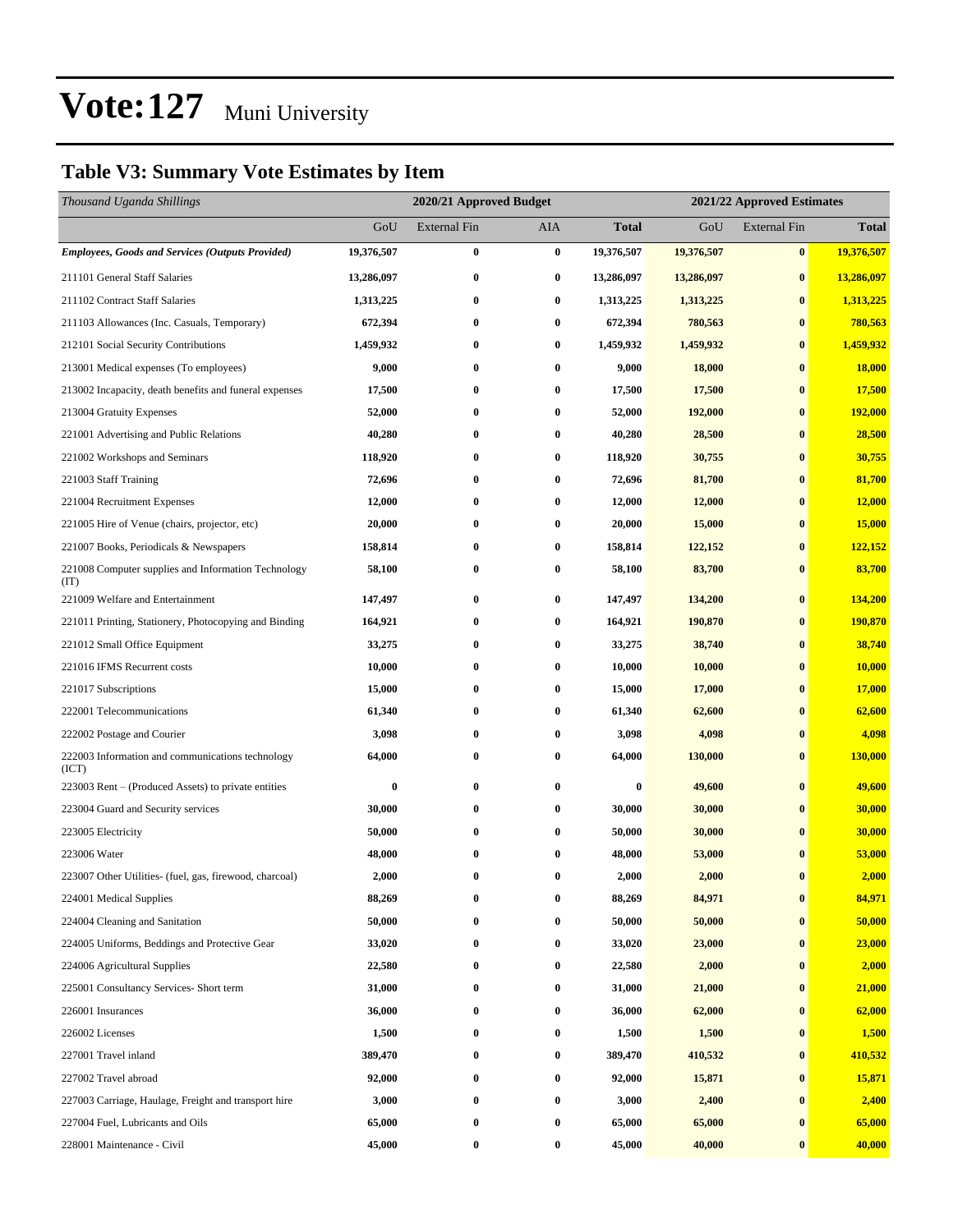| 228002 Maintenance - Vehicles                                      | 70,000     | $\mathbf{0}$     | 0                | 70,000     | 70,000       | $\mathbf{0}$   | 70,000                  |
|--------------------------------------------------------------------|------------|------------------|------------------|------------|--------------|----------------|-------------------------|
| 228003 Maintenance – Machinery, Equipment &<br>Furniture           | 50,000     | $\bf{0}$         | 0                | 50,000     | 40,000       | $\mathbf{0}$   | 40,000                  |
| 228004 Maintenance - Other                                         | 24,500     | $\bf{0}$         | $\bf{0}$         | 24,500     | 20,000       | $\mathbf{0}$   | 20,000                  |
| 273101 Medical expenses (To general Public)                        | 8,000      | $\mathbf{0}$     | 0                | 8,000      | $\mathbf{0}$ | $\mathbf{0}$   | $\overline{0}$          |
| 273102 Incapacity, death benefits and funeral expenses             | 7,000      | $\bf{0}$         | 0                | 7,000      | 10,000       | $\mathbf{0}$   | 10,000                  |
| 282103 Scholarships and related costs                              | 440,079    | $\bf{0}$         | $\bf{0}$         | 440,079    | 265,000      | $\bf{0}$       | 265,000                 |
| Grants, Transfers and Subsides (Outputs Funded)                    | 130,000    | $\bf{0}$         | $\bf{0}$         | 130,000    | 130,000      | $\bf{0}$       | 130,000                 |
| 262101 Contributions to International Organisations<br>(Current)   | 60,000     | $\bf{0}$         | $\bf{0}$         | 60,000     | 60,000       | $\mathbf{0}$   | 60,000                  |
| 263104 Transfers to other govt. Units (Current)                    | 70,000     | $\bf{0}$         | $\bf{0}$         | 70,000     | 70,000       | $\bf{0}$       | 70,000                  |
| <b>Investment</b> (Capital Purchases)                              | 4,200,000  | $\bf{0}$         | $\bf{0}$         | 4,200,000  | 7,200,000    | $\bf{0}$       | 7,200,000               |
| 281503 Engineering and Design Studies & Plans for<br>capital works | 200,000    | $\bf{0}$         | 0                | 200,000    | 560,000      | $\bf{0}$       | 560,000                 |
| 281504 Monitoring, Supervision & Appraisal of Capital<br>work      | 15,000     | $\bf{0}$         | $\bf{0}$         | 15,000     | 20,000       | $\mathbf{0}$   | 20,000                  |
| 312101 Non-Residential Buildings                                   | 1,948,987  | $\bf{0}$         | $\bf{0}$         | 1,948,987  | 5,520,604    | $\bf{0}$       | 5,520,604               |
| 312102 Residential Buildings                                       | $\bf{0}$   | $\mathbf{0}$     | 0                | $\bf{0}$   | 140,000      | $\mathbf{0}$   | 140,000                 |
| 312104 Other Structures                                            | 520,000    | $\bf{0}$         | 0                | 520,000    | $\bf{0}$     | $\bf{0}$       | $\overline{\mathbf{0}}$ |
| 312201 Transport Equipment                                         | 350,000    | $\bf{0}$         | 0                | 350,000    | 200,000      | $\bf{0}$       | 200,000                 |
| 312202 Machinery and Equipment                                     | 971,013    | $\mathbf{0}$     | 0                | 971,013    | 725,696      | $\mathbf{0}$   | 725,696                 |
| 312203 Furniture & Fixtures                                        | 95,000     | $\bf{0}$         | 0                | 95,000     | 33,700       | $\mathbf{0}$   | 33,700                  |
| 312213 ICT Equipment                                               | 100,000    | $\bf{0}$         | $\bf{0}$         | 100,000    | $\bf{0}$     | $\bf{0}$       | $\bf{0}$                |
| <b>Arrears</b>                                                     | 73,595     | $\bf{0}$         | $\bf{0}$         | 73,595     | $\mathbf{0}$ | $\mathbf{0}$   | $\mathbf{0}$            |
| 321605 Domestic arrears (Budgeting)                                | 72,975     | $\bf{0}$         | 0                | 72,975     | $\bf{0}$     | $\mathbf{0}$   |                         |
| 321612 Water arrears(Budgeting)                                    | 620        | $\bf{0}$         | $\bf{0}$         | 620        | $\bf{0}$     | $\bf{0}$       | $\overline{\mathbf{0}}$ |
| <b>Grand Total Vote 127</b>                                        | 23,780,102 | $\bf{0}$         | $\bf{0}$         | 23,780,102 | 26,706,507   | $\bf{0}$       | 26,706,507              |
| <b>Total Excluding Arrears</b>                                     | 23,706,507 | $\boldsymbol{0}$ | $\boldsymbol{0}$ | 23,706,507 | 26,706,507   | $\overline{0}$ | 26,706,507              |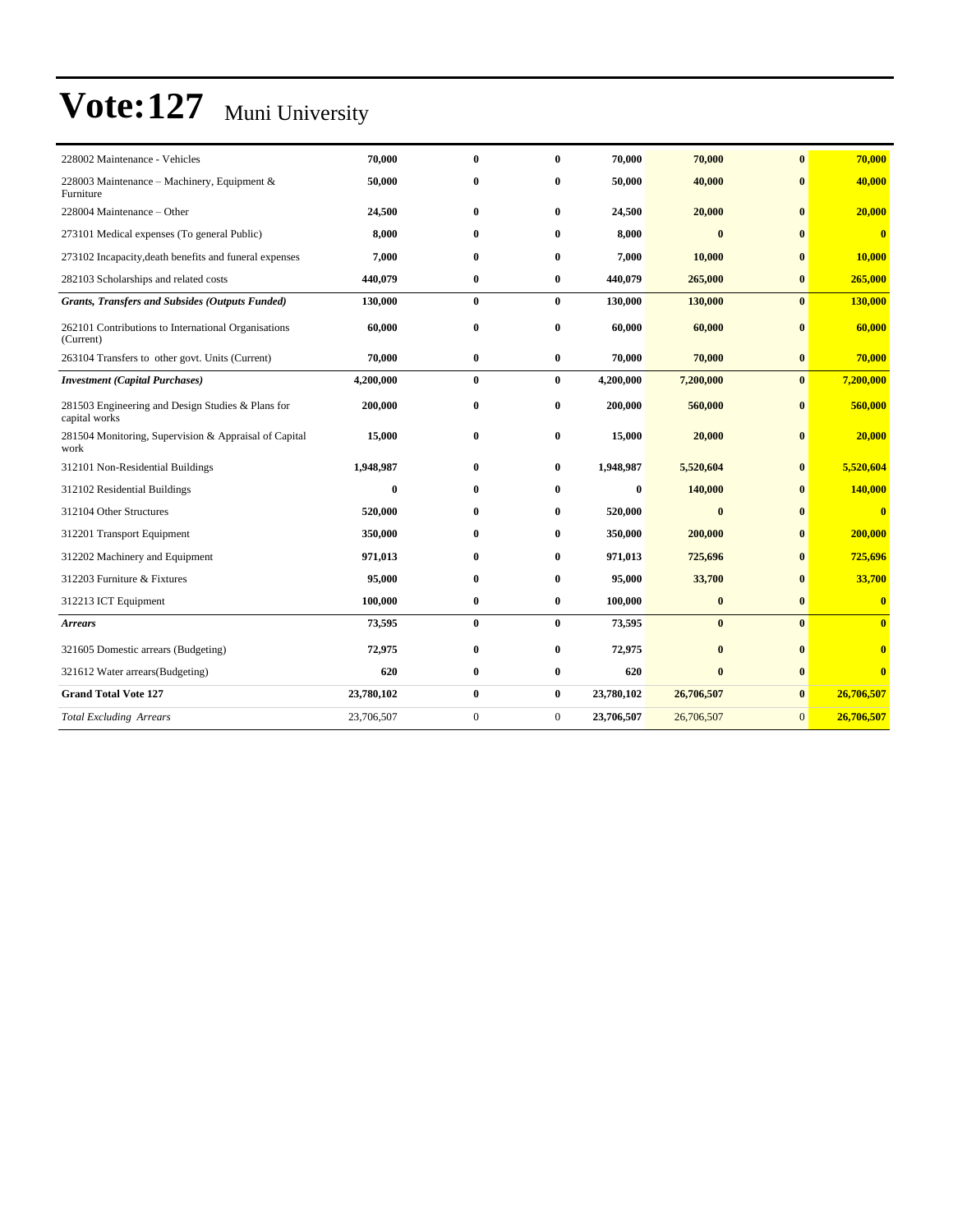#### **Table V4: Detailed Estimates by Sub-SubProgramme, Department,Project and Budget Output and Item**

#### *Sub-SubProgrammme 13 Support Services Programme*

*Recurrent Budget Estimates*

#### **Department 02 Central Administration**

| Thousand Uganda Shillings                                                |                  | 2020/21 Approved Budget |                  | 2021/22 Approved Estimates |                  |                  |               |
|--------------------------------------------------------------------------|------------------|-------------------------|------------------|----------------------------|------------------|------------------|---------------|
| <b>Outputs Provided</b>                                                  | Wage             | Non Wage                | AIA              | <b>Total</b>               | Wage             | Non Wage         | <b>Total</b>  |
| <b>Budget Output 071301 Administrative Services</b>                      |                  |                         |                  |                            |                  |                  |               |
| 211101 General Staff Salaries                                            | 3,019,560        | $\boldsymbol{0}$        | $\overline{0}$   | 3,019,560                  | 3,019,560        | $\mathbf{0}$     | 3,019,560     |
| 211102 Contract Staff Salaries                                           | 995,742          | $\boldsymbol{0}$        | $\mathbf{0}$     | 995,742                    | 995,742          | $\mathbf{0}$     | 995,742       |
| 211103 Allowances (Inc. Casuals, Temporary)                              | $\boldsymbol{0}$ | 379,047                 | $\mathbf{0}$     | 379,047                    | $\mathbf{0}$     | 391,327          | 391,327       |
| 212101 Social Security Contributions                                     | $\boldsymbol{0}$ | 401,530                 | $\mathbf{0}$     | 401,530                    | $\mathbf{0}$     | 401,530          | 401,530       |
| 213001 Medical expenses (To employees)                                   | $\boldsymbol{0}$ | 5,000                   | $\mathbf{0}$     | 5,000                      | $\mathbf{0}$     | 10,000           | 10,000        |
| 213002 Incapacity, death benefits and funeral expenses                   | $\boldsymbol{0}$ | 8,000                   | $\overline{0}$   | 8,000                      | $\mathbf{0}$     | 8,000            | 8,000         |
| 213004 Gratuity Expenses                                                 | $\boldsymbol{0}$ | 52,000                  | $\overline{0}$   | 52,000                     | $\mathbf{0}$     | 192,000          | 192,000       |
| 221001 Advertising and Public Relations                                  | $\boldsymbol{0}$ | 8,280                   | $\mathbf{0}$     | 8,280                      | $\mathbf{0}$     | $\mathbf{0}$     | $\bf{0}$      |
| 221002 Workshops and Seminars                                            | $\boldsymbol{0}$ | 8,000                   | $\mathbf{0}$     | 8,000                      | $\mathbf{0}$     | 4,000            | 4,000         |
| 221003 Staff Training                                                    | $\boldsymbol{0}$ | 2,000                   | $\mathbf{0}$     | 2,000                      | $\mathbf{0}$     | $\mathbf{0}$     | $\bf{0}$      |
| 221004 Recruitment Expenses                                              | $\boldsymbol{0}$ | 12,000                  | $\mathbf{0}$     | 12,000                     | $\mathbf{0}$     | 12,000           | 12,000        |
| 221008 Computer supplies and Information Technology (IT)                 | $\boldsymbol{0}$ | 12,000                  | $\mathbf{0}$     | 12,000                     | $\mathbf{0}$     | 12,000           | 12,000        |
| 221009 Welfare and Entertainment                                         | $\boldsymbol{0}$ | 40,000                  | $\mathbf{0}$     | 40,000                     | $\mathbf{0}$     | 30,000           | 30,000        |
| 221011 Printing, Stationery, Photocopying and Binding                    | $\boldsymbol{0}$ | 16,000                  | $\overline{0}$   | 16,000                     | $\mathbf{0}$     | 16,000           | <b>16,000</b> |
| 221012 Small Office Equipment                                            | $\boldsymbol{0}$ | 4,000                   | $\mathbf{0}$     | 4,000                      | $\mathbf{0}$     | 4,000            | 4,000         |
| 221017 Subscriptions                                                     | $\boldsymbol{0}$ | 4,000                   | $\overline{0}$   | 4,000                      | $\mathbf{0}$     | 4,000            | 4,000         |
| 222001 Telecommunications                                                | $\boldsymbol{0}$ | 50,000                  | $\mathbf{0}$     | 50,000                     | $\mathbf{0}$     | 50,000           | 50,000        |
| 222002 Postage and Courier                                               | $\boldsymbol{0}$ | 1,000                   | $\mathbf{0}$     | 1,000                      | $\mathbf{0}$     | 1,000            | 1,000         |
| 222003 Information and communications technology (ICT)                   | $\boldsymbol{0}$ | 60,000                  | $\mathbf{0}$     | 60,000                     | $\mathbf{0}$     | 60,000           | 60,000        |
| 223004 Guard and Security services                                       | $\boldsymbol{0}$ | 30,000                  | $\mathbf{0}$     | 30,000                     | $\mathbf{0}$     | 30,000           | 30,000        |
| 223007 Other Utilities- (fuel, gas, firewood, charcoal)                  | $\boldsymbol{0}$ | 1,000                   | $\overline{0}$   | 1,000                      | $\mathbf{0}$     | 1,000            | 1,000         |
| 224004 Cleaning and Sanitation                                           | $\mathbf{0}$     | 48,000                  | $\overline{0}$   | 48,000                     | $\mathbf{0}$     | 48,000           | 48,000        |
| 224005 Uniforms, Beddings and Protective Gear                            | $\boldsymbol{0}$ | 10,000                  | $\mathbf{0}$     | 10,000                     | $\mathbf{0}$     | 5,000            | 5,000         |
| 224006 Agricultural Supplies                                             | $\boldsymbol{0}$ | 2,000                   | $\mathbf{0}$     | 2,000                      | $\mathbf{0}$     | 2,000            | 2,000         |
| 225001 Consultancy Services- Short term                                  | $\boldsymbol{0}$ | 10,000                  | $\mathbf{0}$     | 10,000                     | $\mathbf{0}$     | $\mathbf{0}$     | $\bf{0}$      |
| 226001 Insurances                                                        | $\boldsymbol{0}$ | $\boldsymbol{0}$        | $\boldsymbol{0}$ | $\bf{0}$                   | $\mathbf{0}$     | 40,000           | 40,000        |
| 227001 Travel inland                                                     | $\boldsymbol{0}$ | 93,000                  | $\mathbf{0}$     | 93,000                     | $\mathbf{0}$     | 86,000           | 86,000        |
| 227002 Travel abroad                                                     | $\boldsymbol{0}$ | 60,000                  | $\boldsymbol{0}$ | 60,000                     | $\mathbf{0}$     | $\boldsymbol{0}$ | $\bf{0}$      |
| 227003 Carriage, Haulage, Freight and transport hire                     | $\boldsymbol{0}$ | 2,000                   | $\overline{0}$   | 2,000                      | $\boldsymbol{0}$ | 2,000            | 2,000         |
| 273102 Incapacity, death benefits and funeral expenses                   | $\boldsymbol{0}$ | 7,000                   | $\boldsymbol{0}$ | 7,000                      | $\boldsymbol{0}$ | 10,000           | 10,000        |
| <b>Total Cost of Budget Output 01</b>                                    | 4,015,302        | 1,325,857               | 0                | 5,341,158                  | 4,015,302        | 1,419,857        | 5,435,159     |
| <b>Budget Output 071302 Financial Management and Accounting Services</b> |                  |                         |                  |                            |                  |                  |               |
| 211103 Allowances (Inc. Casuals, Temporary)                              | $\boldsymbol{0}$ | 20,000                  | $\boldsymbol{0}$ | 20,000                     | $\mathbf{0}$     | 20,000           | 20,000        |
| 221011 Printing, Stationery, Photocopying and Binding                    | $\boldsymbol{0}$ | 10,000                  | $\boldsymbol{0}$ | 10,000                     | $\mathbf{0}$     | 10,000           | 10,000        |
| 221016 IFMS Recurrent costs                                              | $\boldsymbol{0}$ | 10,000                  | $\boldsymbol{0}$ | 10,000                     | $\mathbf{0}$     | 10,000           | 10,000        |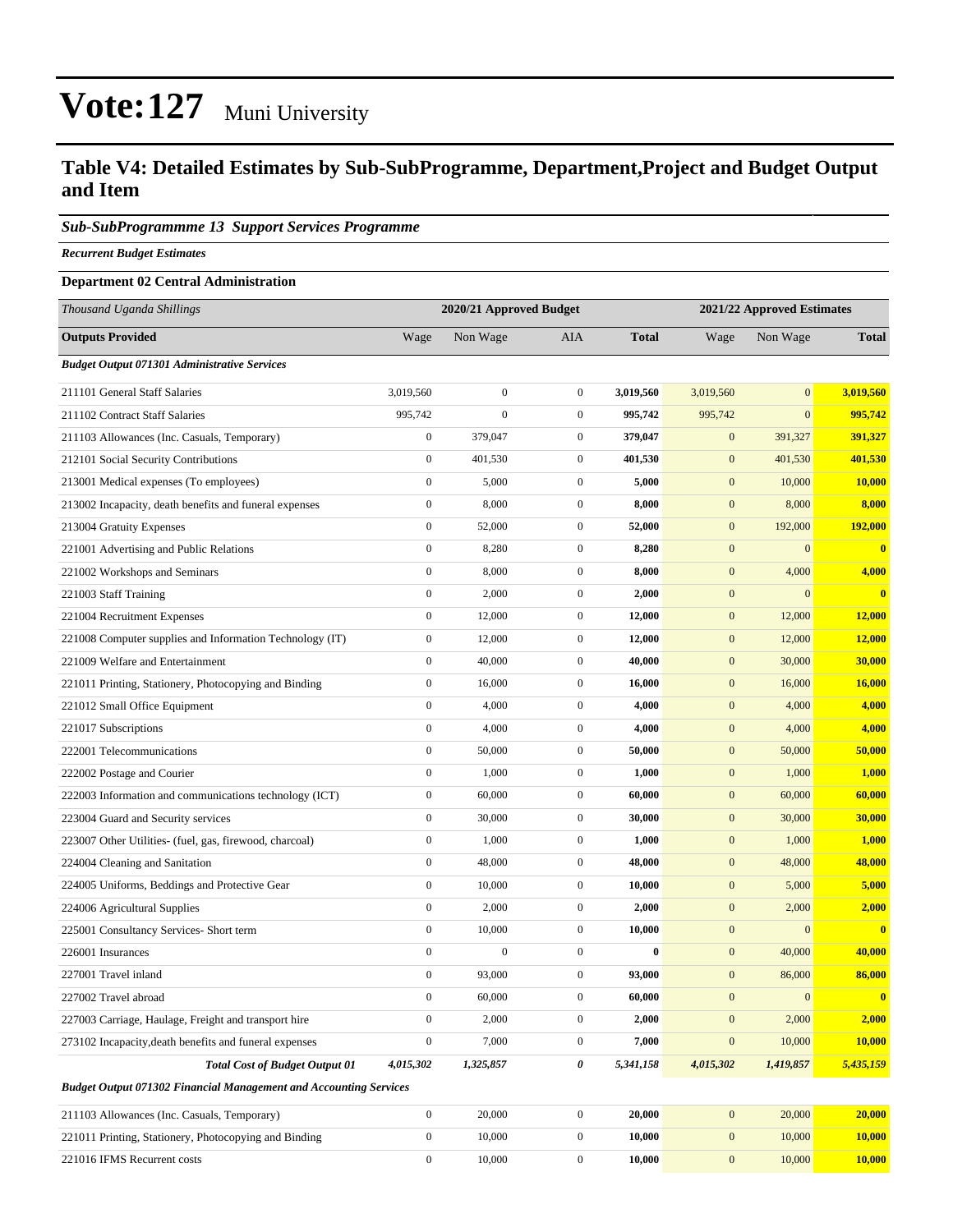| 227001 Travel inland                                         | $\boldsymbol{0}$ | 15,000           | $\mathbf{0}$     | 15,000       | $\mathbf{0}$          | 10,000       | 10,000   |
|--------------------------------------------------------------|------------------|------------------|------------------|--------------|-----------------------|--------------|----------|
| <b>Total Cost of Budget Output 02</b>                        | 0                | 55,000           | 0                | 55,000       | $\boldsymbol{\theta}$ | 50,000       | 50,000   |
| <b>Budget Output 071303 Procurement Services</b>             |                  |                  |                  |              |                       |              |          |
|                                                              |                  |                  |                  |              |                       |              |          |
| 211103 Allowances (Inc. Casuals, Temporary)                  | $\boldsymbol{0}$ | 15,000           | $\mathbf{0}$     | 15,000       | $\mathbf{0}$          | 15,000       | 15,000   |
| 221008 Computer supplies and Information Technology (IT)     | $\boldsymbol{0}$ | 2,000            | $\mathbf{0}$     | 2,000        | $\mathbf{0}$          | $\mathbf{0}$ | $\bf{0}$ |
| 221011 Printing, Stationery, Photocopying and Binding        | $\boldsymbol{0}$ | 6,000            | $\mathbf{0}$     | 6,000        | $\mathbf{0}$          | 6,000        | 6,000    |
| 221017 Subscriptions                                         | $\mathbf{0}$     | $\boldsymbol{0}$ | $\boldsymbol{0}$ | $\bf{0}$     | $\mathbf{0}$          | 2,000        | 2,000    |
| 227001 Travel inland                                         | $\boldsymbol{0}$ | 10,000           | $\mathbf{0}$     | 10,000       | $\mathbf{0}$          | 10,000       | 10,000   |
| <b>Total Cost of Budget Output 03</b>                        | $\pmb{\theta}$   | 33,000           | 0                | 33,000       | $\boldsymbol{\theta}$ | 33,000       | 33,000   |
| <b>Budget Output 071304 Planning and Monitoring Services</b> |                  |                  |                  |              |                       |              |          |
| 211103 Allowances (Inc. Casuals, Temporary)                  | $\boldsymbol{0}$ | 6,000            | $\mathbf{0}$     | 6,000        | $\mathbf{0}$          | 6,000        | 6,000    |
| 221009 Welfare and Entertainment                             | $\boldsymbol{0}$ | 2,000            | $\boldsymbol{0}$ | 2,000        | $\mathbf{0}$          | 2,000        | 2,000    |
| 221011 Printing, Stationery, Photocopying and Binding        | $\mathbf{0}$     | 4,000            | $\boldsymbol{0}$ | 4,000        | $\mathbf{0}$          | 4,000        | 4,000    |
| 227001 Travel inland                                         | $\boldsymbol{0}$ | 8,000            | $\mathbf{0}$     | 8,000        | $\mathbf{0}$          | 8,000        | 8,000    |
| <b>Total Cost of Budget Output 04</b>                        | $\pmb{\theta}$   | 20,000           | 0                | 20,000       | $\boldsymbol{\theta}$ | 20,000       | 20,000   |
| <b>Budget Output 071305 Audit</b>                            |                  |                  |                  |              |                       |              |          |
| 211101 General Staff Salaries                                | 178,300          | $\boldsymbol{0}$ | $\mathbf{0}$     | 178,300      | 178,300               | $\mathbf{0}$ | 178,300  |
| 211103 Allowances (Inc. Casuals, Temporary)                  | $\boldsymbol{0}$ | 5,000            | $\boldsymbol{0}$ | 5,000        | $\mathbf{0}$          | 8,000        | 8,000    |
| 212101 Social Security Contributions                         | $\boldsymbol{0}$ | 17,830           | $\boldsymbol{0}$ | 17,830       | $\mathbf{0}$          | 17,830       | 17,830   |
| 221003 Staff Training                                        | $\mathbf{0}$     | 6,000            | $\mathbf{0}$     | 6,000        | $\mathbf{0}$          | 3,000        | 3,000    |
| 221011 Printing, Stationery, Photocopying and Binding        | $\boldsymbol{0}$ | 6,000            | $\boldsymbol{0}$ | 6,000        | $\mathbf{0}$          | 6,000        | 6,000    |
| 221012 Small Office Equipment                                | $\boldsymbol{0}$ | 2,000            | $\mathbf{0}$     | 2,000        | $\mathbf{0}$          | 1,500        | 1,500    |
| 221017 Subscriptions                                         | $\mathbf{0}$     | 3,000            | $\boldsymbol{0}$ | 3,000        | $\mathbf{0}$          | 3,000        | 3,000    |
| 227001 Travel inland                                         | $\mathbf{0}$     | 7,970            | $\boldsymbol{0}$ | 7,970        | $\mathbf{0}$          | 8,470        | 8,470    |
| <b>Total Cost of Budget Output 05</b>                        | 178,300          | 47,800           | 0                | 226,100      | 178,300               | 47,800       | 226,100  |
| <b>Budget Output 071307 Estates and Works</b>                |                  |                  |                  |              |                       |              |          |
|                                                              |                  |                  |                  |              |                       |              |          |
| 221012 Small Office Equipment                                | $\boldsymbol{0}$ | 500              | $\boldsymbol{0}$ | 500          | $\boldsymbol{0}$      | 500          | 500      |
| 221017 Subscriptions                                         | $\boldsymbol{0}$ | 1,000            | $\boldsymbol{0}$ | 1,000        | $\mathbf{0}$          | 1,000        | 1,000    |
| 223003 Rent – (Produced Assets) to private entities          | $\boldsymbol{0}$ | $\mathbf{0}$     | $\boldsymbol{0}$ | $\mathbf{0}$ | $\mathbf{0}$          | 49,600       | 49,600   |
| 223005 Electricity                                           | $\boldsymbol{0}$ | 50,000           | $\boldsymbol{0}$ | 50,000       | $\mathbf{0}$          | 30,000       | 30,000   |
| 223006 Water                                                 | $\boldsymbol{0}$ | 48,000           | $\boldsymbol{0}$ | 48,000       | $\mathbf{0}$          | 53,000       | 53,000   |
| 224005 Uniforms, Beddings and Protective Gear                | $\boldsymbol{0}$ | 2,500            | $\boldsymbol{0}$ | 2,500        | $\boldsymbol{0}$      | 2,000        | 2,000    |
| 225001 Consultancy Services- Short term                      | $\boldsymbol{0}$ | 5,000            | $\boldsymbol{0}$ | 5,000        | $\boldsymbol{0}$      | 5,000        | 5,000    |
| 226001 Insurances                                            | $\boldsymbol{0}$ | 36,000           | $\boldsymbol{0}$ | 36,000       | $\mathbf{0}$          | 22,000       | 22,000   |
| 226002 Licenses                                              | $\boldsymbol{0}$ | 1,500            | $\boldsymbol{0}$ | 1,500        | $\boldsymbol{0}$      | 1,500        | 1,500    |
| 227003 Carriage, Haulage, Freight and transport hire         | $\boldsymbol{0}$ | 1,000            | $\boldsymbol{0}$ | 1,000        | $\mathbf{0}$          | 400          | 400      |
| 227004 Fuel, Lubricants and Oils                             | $\boldsymbol{0}$ | 65,000           | $\boldsymbol{0}$ | 65,000       | $\boldsymbol{0}$      | 65,000       | 65,000   |
| 228001 Maintenance - Civil                                   | $\boldsymbol{0}$ | 45,000           | $\boldsymbol{0}$ | 45,000       | $\boldsymbol{0}$      | 40,000       | 40,000   |
| 228002 Maintenance - Vehicles                                | $\boldsymbol{0}$ | 70,000           | $\boldsymbol{0}$ | 70,000       | $\boldsymbol{0}$      | 70,000       | 70,000   |
| 228003 Maintenance - Machinery, Equipment & Furniture        | $\boldsymbol{0}$ | 50,000           | $\boldsymbol{0}$ | 50,000       | $\boldsymbol{0}$      | 40,000       | 40,000   |
| 228004 Maintenance - Other                                   | $\boldsymbol{0}$ | 24,500           | $\boldsymbol{0}$ | 24,500       | $\boldsymbol{0}$      | 20,000       | 20,000   |
| <b>Total Cost of Budget Output 07</b>                        | $\pmb{\theta}$   | 400,000          | 0                | 400,000      | $\pmb{\theta}$        | 400,000      | 400,000  |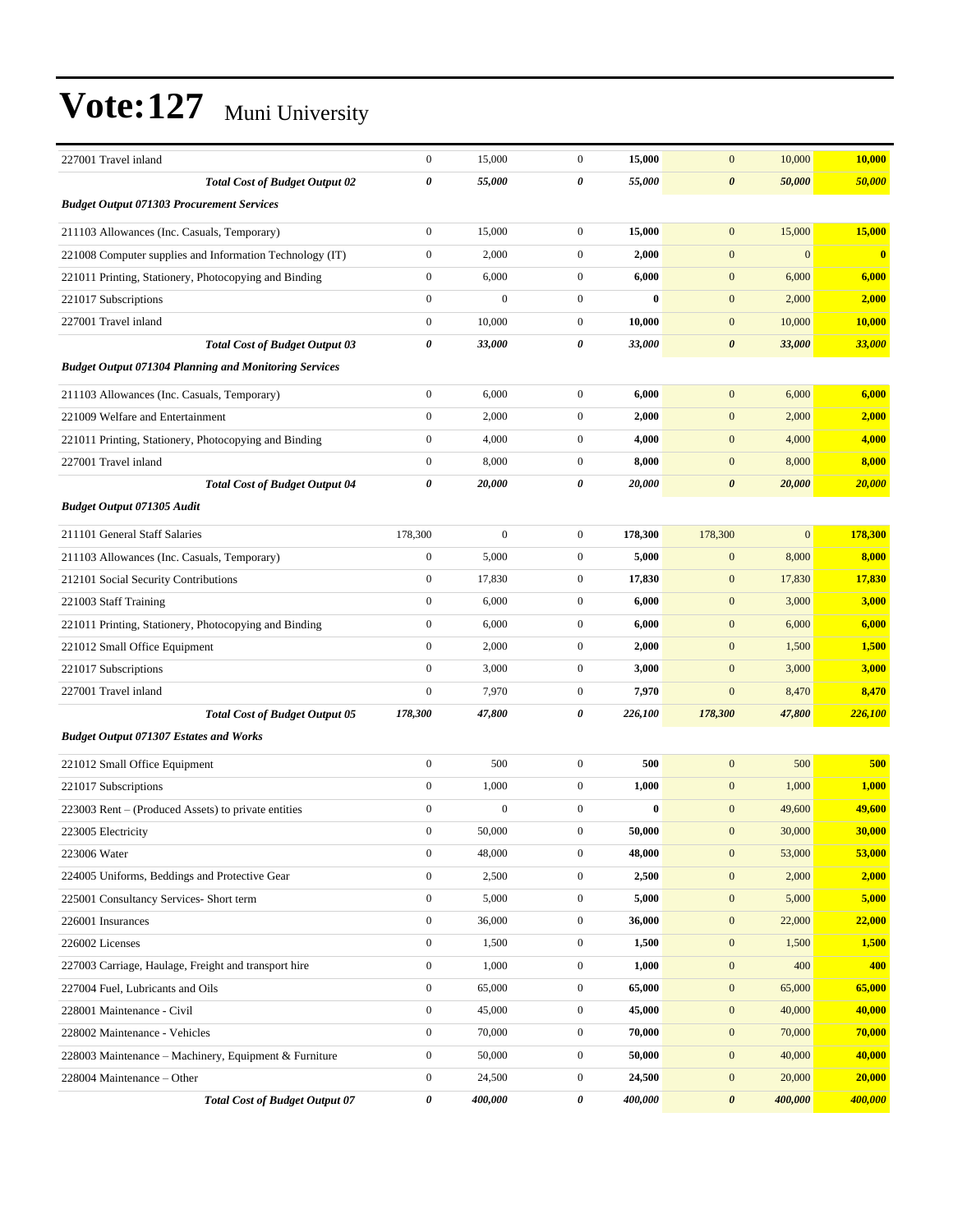| <b>Budget Output 071308 University Hospital/Clinic</b>         |                       |                                                                                              |                |              |                       |                       |                       |
|----------------------------------------------------------------|-----------------------|----------------------------------------------------------------------------------------------|----------------|--------------|-----------------------|-----------------------|-----------------------|
| 211103 Allowances (Inc. Casuals, Temporary)                    | $\mathbf{0}$          | 2,000                                                                                        | $\overline{0}$ | 2,000        | $\overline{0}$        | 2,000                 | 2,000                 |
| 221011 Printing, Stationery, Photocopying and Binding          | $\boldsymbol{0}$      | 2,000                                                                                        | $\overline{0}$ | 2,000        | $\mathbf{0}$          | $\mathbf{0}$          | $\mathbf{0}$          |
| 223007 Other Utilities- (fuel, gas, firewood, charcoal)        | $\boldsymbol{0}$      | 1,000                                                                                        | $\overline{0}$ | 1,000        | $\mathbf{0}$          | 1,000                 | 1,000                 |
| 224001 Medical Supplies                                        | $\mathbf{0}$          | 34,000                                                                                       | $\overline{0}$ | 34,000       | $\mathbf{0}$          | 47,000                | 47,000                |
| 224004 Cleaning and Sanitation                                 | $\mathbf{0}$          | 2,000                                                                                        | $\overline{0}$ | 2,000        | $\mathbf{0}$          | 2,000                 | 2,000                 |
| 227001 Travel inland                                           | $\mathbf{0}$          | 4,000                                                                                        | $\overline{0}$ | 4,000        | $\mathbf{0}$          | 4,000                 | 4,000                 |
| <b>Total Cost of Budget Output 08</b>                          | 0                     | 45,000                                                                                       | 0              | 45,000       | $\boldsymbol{\theta}$ | 56,000                | 56,000                |
| <b>Budget Output 071319 Human Resource Management Services</b> |                       |                                                                                              |                |              |                       |                       |                       |
| 221002 Workshops and Seminars                                  | $\boldsymbol{0}$      | 12,000                                                                                       | $\overline{0}$ | 12,000       | $\overline{0}$        | 8,000                 | 8,000                 |
| 221003 Staff Training                                          | $\mathbf{0}$          | 31,000                                                                                       | $\overline{0}$ | 31,000       | $\mathbf{0}$          | 30,000                | 30,000                |
| 227001 Travel inland                                           | $\boldsymbol{0}$      | 23,000                                                                                       | $\overline{0}$ | 23,000       | $\mathbf{0}$          | 28,000                | 28,000                |
| <b>Total Cost of Budget Output 19</b>                          | $\boldsymbol{\theta}$ | 66,000                                                                                       | 0              | 66,000       | $\boldsymbol{\theta}$ | 66,000                | 66,000                |
| <b>Budget Output 071320 Records Management Services</b>        |                       |                                                                                              |                |              |                       |                       |                       |
| 221011 Printing, Stationery, Photocopying and Binding          | $\boldsymbol{0}$      | $\boldsymbol{0}$                                                                             | $\overline{0}$ | $\bf{0}$     | $\mathbf{0}$          | 10,000                | 10,000                |
| 222001 Telecommunications                                      | $\mathbf{0}$          | 1,200                                                                                        | $\overline{0}$ | 1,200        | $\mathbf{0}$          | 1,200                 | 1,200                 |
| 222002 Postage and Courier                                     | $\mathbf{0}$          | 1,600                                                                                        | $\overline{0}$ | 1,600        | $\overline{0}$        | 1,600                 | 1,600                 |
| 227001 Travel inland                                           | $\mathbf{0}$          | 17,200                                                                                       | $\overline{0}$ | 17,200       | $\mathbf{0}$          | 7,200                 | 7,200                 |
| <b>Total Cost of Budget Output 20</b>                          | $\boldsymbol{\theta}$ | 20,000                                                                                       | 0              | 20,000       | $\boldsymbol{\theta}$ | 20,000                | 20,000                |
| <b>Total Cost Of Outputs Provided</b>                          | 4,193,602             | 2,012,657                                                                                    | $\bf{0}$       | 6,206,258    | 4,193,602             | 2,112,657             | 6,306,259             |
| <b>Arrears</b>                                                 | Wage                  | Non Wage                                                                                     | AIA            | <b>Total</b> | Wage                  | Non Wage              | <b>Total</b>          |
| <b>Budget Output 071399 Arrears</b>                            |                       |                                                                                              |                |              |                       |                       |                       |
| 321605 Domestic arrears (Budgeting)                            | $\mathbf{0}$          | 25,877                                                                                       | $\overline{0}$ | 25,877       | $\mathbf{0}$          | $\overline{0}$        | $\bf{0}$              |
| 321612 Water arrears(Budgeting)                                | $\mathbf{0}$          | 620                                                                                          | $\overline{0}$ | 620          | $\overline{0}$        | $\mathbf{0}$          | $\bf{0}$              |
| <b>Total Cost of Budget Output 99</b>                          | $\boldsymbol{\theta}$ | 26,497                                                                                       | 0              | 26,497       | $\boldsymbol{\theta}$ | $\boldsymbol{\theta}$ | $\boldsymbol{\theta}$ |
| <b>Total Cost Of Arrears</b>                                   | $\bf{0}$              | 26,497                                                                                       | $\bf{0}$       | 26,497       | $\bf{0}$              | $\bf{0}$              | $\bf{0}$              |
| <b>Total Cost for Department 02</b>                            | 4,193,602             | 2,039,154                                                                                    | $\bf{0}$       | 6,232,756    | 4,193,602             | 2,112,657             | 6,306,259             |
| <b>Total Excluding Arrears</b>                                 | 4,193,602             | 2,012,657                                                                                    | $\overline{0}$ | 6,206,258    | 4,193,602             | 2,112,657             | 6,306,259             |
| <b>Department 03 Academic and Student Affairs</b>              |                       |                                                                                              |                |              |                       |                       |                       |
| TT1<br>1 T<br>$1 \quad 11 \quad 11$                            |                       | $\begin{array}{ccc}\n\bullet & \bullet & \bullet & \bullet & \bullet & \bullet\n\end{array}$ |                |              | $2021824$             |                       |                       |

| Thousand Uganda Shillings                                      |                  | 2020/21 Approved Budget |                | 2021/22 Approved Estimates |              |              |              |
|----------------------------------------------------------------|------------------|-------------------------|----------------|----------------------------|--------------|--------------|--------------|
| <b>Outputs Provided</b>                                        | Wage             | Non Wage                | <b>AIA</b>     | <b>Total</b>               | Wage         | Non Wage     | <b>Total</b> |
| <b>Budget Output 071309 Academic Affairs (Inc.Convocation)</b> |                  |                         |                |                            |              |              |              |
| 211101 General Staff Salaries                                  | 483,050          | $\mathbf{0}$            | $\overline{0}$ | 483,050                    | 483,050      | $\mathbf{0}$ | 483,050      |
| 211102 Contract Staff Salaries                                 | 105,828          | $\mathbf{0}$            | $\mathbf{0}$   | 105,828                    | 105,827      | $\mathbf{0}$ | 105,827      |
| 211103 Allowances (Inc. Casuals, Temporary)                    | $\overline{0}$   | 60,000                  | $\overline{0}$ | 60,000                     | $\mathbf{0}$ | 127,338      | 127,338      |
| 212101 Social Security Contributions                           | $\mathbf{0}$     | 58,888                  | $\mathbf{0}$   | 58,888                     | $\mathbf{0}$ | 58,888       | 58,888       |
| 221001 Advertising and Public Relations                        | $\mathbf{0}$     | 20,000                  | $\mathbf{0}$   | 20,000                     | $\mathbf{0}$ | 20,000       | 20,000       |
| 221002 Workshops and Seminars                                  | $\overline{0}$   | 18,000                  | $\mathbf{0}$   | 18,000                     | $\mathbf{0}$ | 8,000        | 8,000        |
| 221005 Hire of Venue (chairs, projector, etc)                  | $\overline{0}$   | 8,000                   | $\mathbf{0}$   | 8,000                      | $\mathbf{0}$ | 10,000       | 10,000       |
| 221007 Books, Periodicals & Newspapers                         | $\overline{0}$   | 20,000                  | $\mathbf{0}$   | 20,000                     | $\mathbf{0}$ | $\mathbf{0}$ | $\mathbf{0}$ |
| 221008 Computer supplies and Information Technology (IT)       | $\boldsymbol{0}$ | 8,000                   | $\mathbf{0}$   | 8,000                      | $\mathbf{0}$ | 8,000        | 8,000        |
| 221009 Welfare and Entertainment                               | $\overline{0}$   | 34,000                  | $\mathbf{0}$   | 34,000                     | $\mathbf{0}$ | 24,000       | 24,000       |
| 221011 Printing, Stationery, Photocopying and Binding          | $\mathbf{0}$     | 28,000                  | $\Omega$       | 28,000                     | $\mathbf{0}$ | 38,000       | 38,000       |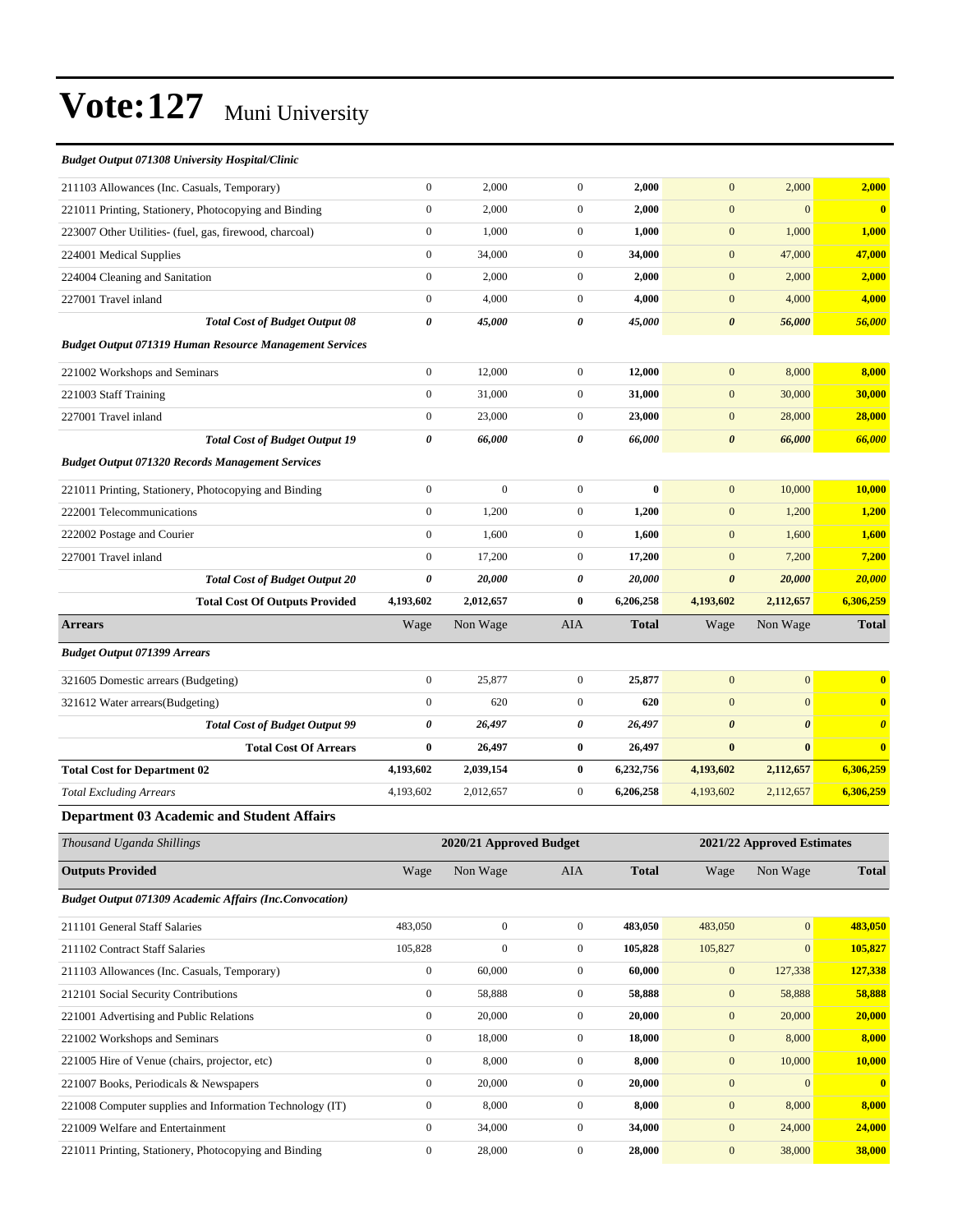| 221012 Small Office Equipment                                                  | $\boldsymbol{0}$          | 5,000            | $\mathbf{0}$     | 5,000        | $\mathbf{0}$          | 5,000                 | 5,000        |
|--------------------------------------------------------------------------------|---------------------------|------------------|------------------|--------------|-----------------------|-----------------------|--------------|
| 227001 Travel inland                                                           | $\mathbf{0}$              | 27,051           | $\boldsymbol{0}$ | 27,051       | $\mathbf{0}$          | 27,051                | 27,051       |
| <b>Total Cost of Budget Output 09</b>                                          | 588,877                   | 286,938          | 0                | 875,816      | 588,877               | 326,277               | 915,154      |
| <b>Budget Output 071310 Library Affairs</b>                                    |                           |                  |                  |              |                       |                       |              |
| 211101 General Staff Salaries                                                  | 303,572                   | $\boldsymbol{0}$ | $\boldsymbol{0}$ | 303,572      | 303,572               | $\mathbf{0}$          | 303,572      |
| 211102 Contract Staff Salaries                                                 | 105,828                   | $\boldsymbol{0}$ | $\mathbf{0}$     | 105,828      | 105,828               | $\mathbf{0}$          | 105,828      |
| 212101 Social Security Contributions                                           | $\boldsymbol{0}$          | 40,940           | $\boldsymbol{0}$ | 40,940       | $\mathbf{0}$          | 40,940                | 40,940       |
| 221002 Workshops and Seminars                                                  | $\mathbf{0}$              | 4,000            | $\boldsymbol{0}$ | 4,000        | $\mathbf{0}$          | 2,000                 | 2,000        |
| 221007 Books, Periodicals & Newspapers                                         | $\boldsymbol{0}$          | 116,662          | $\boldsymbol{0}$ | 116,662      | $\mathbf{0}$          | 100,000               | 100,000      |
| 221009 Welfare and Entertainment                                               | $\mathbf{0}$              | 8,000            | $\boldsymbol{0}$ | 8,000        | $\mathbf{0}$          | 6,000                 | 6,000        |
| 221011 Printing, Stationery, Photocopying and Binding                          | $\boldsymbol{0}$          | 6,000            | $\mathbf{0}$     | 6,000        | $\mathbf{0}$          | 6,000                 | 6,000        |
| 222002 Postage and Courier                                                     | $\mathbf{0}$              | 498              | $\boldsymbol{0}$ | 498          | $\mathbf{0}$          | 498                   | 498          |
| 227001 Travel inland                                                           | $\mathbf{0}$              | 5,000            | $\boldsymbol{0}$ | 5,000        | $\mathbf{0}$          | 4,482                 | 4,482        |
| <b>Total Cost of Budget Output 10</b>                                          | 409,400                   | 181,100          | 0                | 590,500      | 409,400               | 159,920               | 569,320      |
| Budget Output 071311 Student Affairs (Sports affairs, guild affairs, chapel)   |                           |                  |                  |              |                       |                       |              |
| 211101 General Staff Salaries                                                  | 322,872                   | $\boldsymbol{0}$ | $\mathbf{0}$     | 322,872      | 322,872               | $\mathbf{0}$          | 322,872      |
| 211102 Contract Staff Salaries                                                 | 105,828                   | $\mathbf{0}$     | $\mathbf{0}$     | 105,828      | 105,828               | $\overline{0}$        | 105,828      |
| 211103 Allowances (Inc. Casuals, Temporary)                                    | $\boldsymbol{0}$          | 8,000            | $\boldsymbol{0}$ | 8,000        | $\mathbf{0}$          | 8,000                 | 8,000        |
| 212101 Social Security Contributions                                           | $\boldsymbol{0}$          | 42,870           | $\mathbf{0}$     | 42,870       | $\mathbf{0}$          | 42,870                | 42,870       |
| 213002 Incapacity, death benefits and funeral expenses                         | $\boldsymbol{0}$          | 9,500            | $\mathbf{0}$     | 9,500        | $\mathbf{0}$          | 9,500                 | 9,500        |
| 221002 Workshops and Seminars                                                  | $\boldsymbol{0}$          | 15,763           | $\boldsymbol{0}$ | 15,763       | $\mathbf{0}$          | $\mathbf{0}$          | $\bf{0}$     |
| 221007 Books, Periodicals & Newspapers                                         | $\boldsymbol{0}$          | 3,152            | $\boldsymbol{0}$ | 3,152        | $\mathbf{0}$          | 3,152                 | 3,152        |
| 221009 Welfare and Entertainment                                               | $\boldsymbol{0}$          | 9,704            | $\boldsymbol{0}$ | 9,704        | $\mathbf{0}$          | 9,704                 | 9,704        |
| 221011 Printing, Stationery, Photocopying and Binding                          | $\boldsymbol{0}$          | 10,315           | $\mathbf{0}$     | 10,315       | $\mathbf{0}$          | 10,315                | 10,315       |
| 221012 Small Office Equipment                                                  | $\mathbf{0}$              | 4,000            | $\mathbf{0}$     | 4,000        | $\mathbf{0}$          | 4,000                 | 4,000        |
| 221017 Subscriptions                                                           | $\mathbf{0}$              | 7,000            | $\boldsymbol{0}$ | 7,000        | $\mathbf{0}$          | 7,000                 | 7,000        |
| 222003 Information and communications technology (ICT)                         | $\boldsymbol{0}$          | $\mathbf{0}$     | $\boldsymbol{0}$ | $\bf{0}$     | $\mathbf{0}$          | 70,000                | 70,000       |
| 224005 Uniforms, Beddings and Protective Gear                                  | $\boldsymbol{0}$          | 16,000           | $\boldsymbol{0}$ | 16,000       | $\mathbf{0}$          | 16,000                | 16,000       |
| 227001 Travel inland                                                           | $\mathbf{0}$              | 15,316           | $\mathbf{0}$     | 15,316       | $\mathbf{0}$          | 25,000                | 25,000       |
| 227002 Travel abroad                                                           | $\boldsymbol{0}$          | 10,000           | $\boldsymbol{0}$ | 10,000       | $\mathbf{0}$          | $\mathbf{0}$          | $\bf{0}$     |
| 282103 Scholarships and related costs                                          | $\mathbf{0}$              | 432,079          | 0                | 432,079      | $\mathbf{0}$          | 260,000               | 260,000      |
| <b>Total Cost of Budget Output 11</b>                                          | 428,700                   | 583,700          | 0                | 1,012,400    | 428,700               | 465,541               | 894,241      |
| <b>Total Cost Of Outputs Provided</b>                                          | 1,426,977                 | 1,051,738        | $\bf{0}$         | 2,478,716    | 1,426,977             | 951,738               | 2,378,715    |
| <b>Outputs Funded</b>                                                          | Wage                      | Non Wage         | <b>AIA</b>       | <b>Total</b> | Wage                  | Non Wage              | <b>Total</b> |
| Budget Output 071351 Contributions to Research and International Organizations |                           |                  |                  |              |                       |                       |              |
| 262101 Contributions to International Organisations (Current)                  | $\boldsymbol{0}$          | 60,000           | $\boldsymbol{0}$ | 60,000       | $\boldsymbol{0}$      | 60,000                | 60,000       |
| o/w Contributions to international organisations                               | $\boldsymbol{\mathit{0}}$ | 60,000           | 0                | 60,000       | $\boldsymbol{\theta}$ | $\boldsymbol{\theta}$ | $\mathbf{0}$ |
| o/w Contributions to international organizations                               | 0                         | 0                | $\theta$         | $\bf{0}$     | $\boldsymbol{\theta}$ | 60,000                | 60,000       |
| <b>Total Cost of Budget Output 51</b>                                          | $\pmb{\theta}$            | 60,000           | 0                | 60,000       | $\boldsymbol{\theta}$ | 60,000                | 60,000       |
| <b>Budget Output 071353 Guild Services</b>                                     |                           |                  |                  |              |                       |                       |              |
| 263104 Transfers to other govt. Units (Current)                                | $\boldsymbol{0}$          | 70,000           | $\boldsymbol{0}$ | 70,000       | $\boldsymbol{0}$      | 70,000                | 70,000       |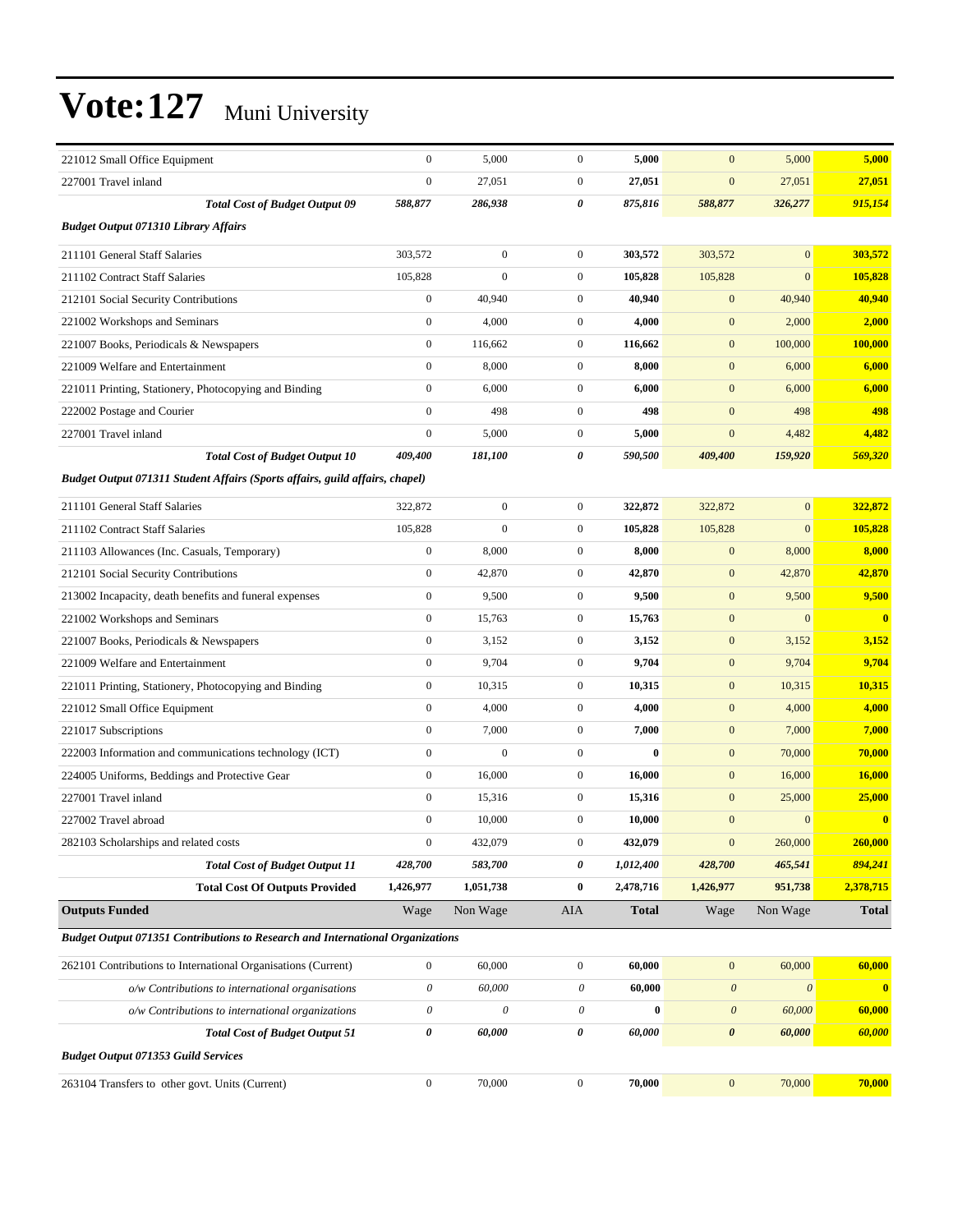|                                       | $o/w$ Guild operation | $\theta$ | 70,000    | 0            | 70.000    | $\theta$              | $\theta$  | $\overline{\mathbf{0}}$ |
|---------------------------------------|-----------------------|----------|-----------|--------------|-----------|-----------------------|-----------|-------------------------|
|                                       | $o/w$ Guild operation | $\theta$ | 0         | $\theta$     | $\bf{0}$  | $\theta$              | 70,000    | 70,000                  |
| <b>Total Cost of Budget Output 53</b> |                       | 0        | 70.000    | 0            | 70,000    | $\boldsymbol{\theta}$ | 70,000    | 70,000                  |
| <b>Total Cost Of Outputs Funded</b>   |                       | 0        | 130,000   | $\bf{0}$     | 130,000   | $\bf{0}$              | 130,000   | 130,000                 |
| <b>Total Cost for Department 03</b>   | 1,426,977             |          | 1,181,738 | $\bf{0}$     | 2.608.716 | 1,426,977             | 1,081,738 | 2,508,715               |
| <b>Total Excluding Arrears</b>        | 1,426,977             |          | 1,181,738 | $\mathbf{0}$ | 2.608.716 | 1,426,977             | 1,081,738 | 2,508,715               |
| Development Budget Estimates          |                       |          |           |              |           |                       |           |                         |

#### **Project 1685 Retooling of Muni University**

| Thousand Uganda Shillings                                                                         |                               | 2020/21 Approved Budget |                  |              |                       | 2021/22 Draft Estimates |                         |
|---------------------------------------------------------------------------------------------------|-------------------------------|-------------------------|------------------|--------------|-----------------------|-------------------------|-------------------------|
| <b>Capital Purchases</b>                                                                          | GoU Dev't External Fin        |                         | AIA              | <b>Total</b> |                       | GoU Dev't External Fin  | <b>Total</b>            |
| Budget Output 071375 Purchase of Motor Vehicles and Other Transport Equipment                     |                               |                         |                  |              |                       |                         |                         |
| 312201 Transport Equipment                                                                        | 350,000                       | $\boldsymbol{0}$        | $\boldsymbol{0}$ | 350,000      | 200,000               | $\mathbf{0}$            | 200,000                 |
| Total Cost Of Budget Output 071375                                                                | 350,000                       | 0                       | 0                | 350,000      | 200,000               | $\boldsymbol{\theta}$   | 200,000                 |
| <b>Budget Output 071376 Purchase of Office and ICT Equipment, including Software</b>              |                               |                         |                  |              |                       |                         |                         |
| 312202 Machinery and Equipment                                                                    | $\boldsymbol{0}$              | $\boldsymbol{0}$        | $\boldsymbol{0}$ | $\bf{0}$     | 144,630               | $\boldsymbol{0}$        | 144,630                 |
| 312213 ICT Equipment                                                                              | 100,000                       | $\boldsymbol{0}$        | $\boldsymbol{0}$ | 100,000      | $\mathbf{0}$          | $\mathbf{0}$            | $\bf{0}$                |
| <b>Total Cost Of Budget Output 071376</b>                                                         | 100,000                       | 0                       | 0                | 100,000      | 144,630               | $\boldsymbol{\theta}$   | 144,630                 |
| <b>Budget Output 071377 Purchase of Specialised Machinery &amp; Equipment</b>                     |                               |                         |                  |              |                       |                         |                         |
| 312202 Machinery and Equipment                                                                    | 971,013                       | $\boldsymbol{0}$        | $\boldsymbol{0}$ | 971,013      | 541,066               | $\mathbf{0}$            | 541,066                 |
| Total Cost Of Budget Output 071377                                                                | 971,013                       | 0                       | 0                | 971,013      | 541,066               | $\boldsymbol{\theta}$   | 541,066                 |
| Budget Output 071378 Purchase of Office and Residential Furniture and Fittings                    |                               |                         |                  |              |                       |                         |                         |
| 312203 Furniture & Fixtures                                                                       | 95,000                        | $\boldsymbol{0}$        | $\boldsymbol{0}$ | 95,000       | 33,700                | $\boldsymbol{0}$        | 33,700                  |
| Total Cost Of Budget Output 071378                                                                | 95,000                        | 0                       | 0                | 95,000       | 33,700                | $\boldsymbol{\theta}$   | 33,700                  |
| <b>Budget Output 071380 Construction and Rehabilitation of Learning Facilities (Universities)</b> |                               |                         |                  |              |                       |                         |                         |
| 281503 Engineering and Design Studies & Plans for capital<br>works                                | 200,000                       | $\boldsymbol{0}$        | $\boldsymbol{0}$ | 200,000      | 260,000               | $\mathbf{0}$            | 260,000                 |
| 281504 Monitoring, Supervision & Appraisal of Capital work                                        | 15,000                        | $\boldsymbol{0}$        | $\boldsymbol{0}$ | 15,000       | 20,000                | $\mathbf{0}$            | 20,000                  |
| 312101 Non-Residential Buildings                                                                  | 1,948,987                     | $\boldsymbol{0}$        | $\boldsymbol{0}$ | 1,948,987    | 2,860,604             | $\mathbf{0}$            | 2,860,604               |
| 312102 Residential Buildings                                                                      | $\boldsymbol{0}$              | $\boldsymbol{0}$        | $\boldsymbol{0}$ | $\bf{0}$     | 140,000               | $\mathbf{0}$            | 140,000                 |
| 312104 Other Structures                                                                           | 520,000                       | $\boldsymbol{0}$        | $\boldsymbol{0}$ | 520,000      | $\mathbf{0}$          | $\mathbf{0}$            | $\overline{\mathbf{0}}$ |
| <b>Total Cost Of Budget Output 071380</b>                                                         | 2,683,987                     | 0                       | 0                | 2,683,987    | 3,280,604             | $\boldsymbol{\theta}$   | 3,280,604               |
| <b>Total Cost for Capital Purchases</b>                                                           | 4,200,000                     | $\boldsymbol{0}$        | $\overline{0}$   | 4,200,000    | 4,200,000             | $\mathbf{0}$            | 4,200,000               |
| <b>Arrears</b>                                                                                    | <b>GoU Dev't External Fin</b> |                         | <b>AIA</b>       | <b>Total</b> |                       | GoU Dev't External Fin  | <b>Total</b>            |
| <b>Budget Output 071399 Arrears</b>                                                               |                               |                         |                  |              |                       |                         |                         |
| 321605 Domestic arrears (Budgeting)                                                               | 47,098                        | $\boldsymbol{0}$        | $\boldsymbol{0}$ | 47,098       | $\mathbf{0}$          | $\mathbf{0}$            | $\bf{0}$                |
| Total Cost Of Budget Output 071399                                                                | 47,098                        | 0                       | 0                | 47,098       | $\boldsymbol{\theta}$ | $\boldsymbol{\theta}$   | $\boldsymbol{\theta}$   |
| <b>Total Cost for Arrears</b>                                                                     | 47,098                        | $\boldsymbol{0}$        | $\boldsymbol{0}$ | 47,098       | $\mathbf{0}$          | $\mathbf{0}$            | $\bf{0}$                |
| <b>Total Cost for Project: 1685</b>                                                               | 4,247,098                     | $\boldsymbol{0}$        | $\boldsymbol{0}$ | 4,247,098    | 4,200,000             | $\boldsymbol{0}$        | 4,200,000               |
| <b>Total Excluding Arrears</b>                                                                    | 4,200,000                     | $\boldsymbol{0}$        | $\boldsymbol{0}$ | 4,200,000    | 4,200,000             | $\mathbf{0}$            | 4,200,000               |
|                                                                                                   | GoU                           | <b>External Fin</b>     | <b>AIA</b>       | <b>Total</b> | GoU                   | <b>External Fin</b>     | <b>Total</b>            |
| <b>Total Cost for Sub-SubProgramme 13</b>                                                         | 13,088,569                    | 0                       | 0                | 13,088,569   | 16,014,974            | $\bf{0}$                | 16,014,974              |
| <b>Total Excluding Arrears</b>                                                                    | 13,088,569                    | $\boldsymbol{0}$        | $\boldsymbol{0}$ | 13,088,569   | 16,014,974            | 0                       | 16,014,974              |
| Sub-SubProgrammme 14 Delivery of Tertiary Education Programme                                     |                               |                         |                  |              |                       |                         |                         |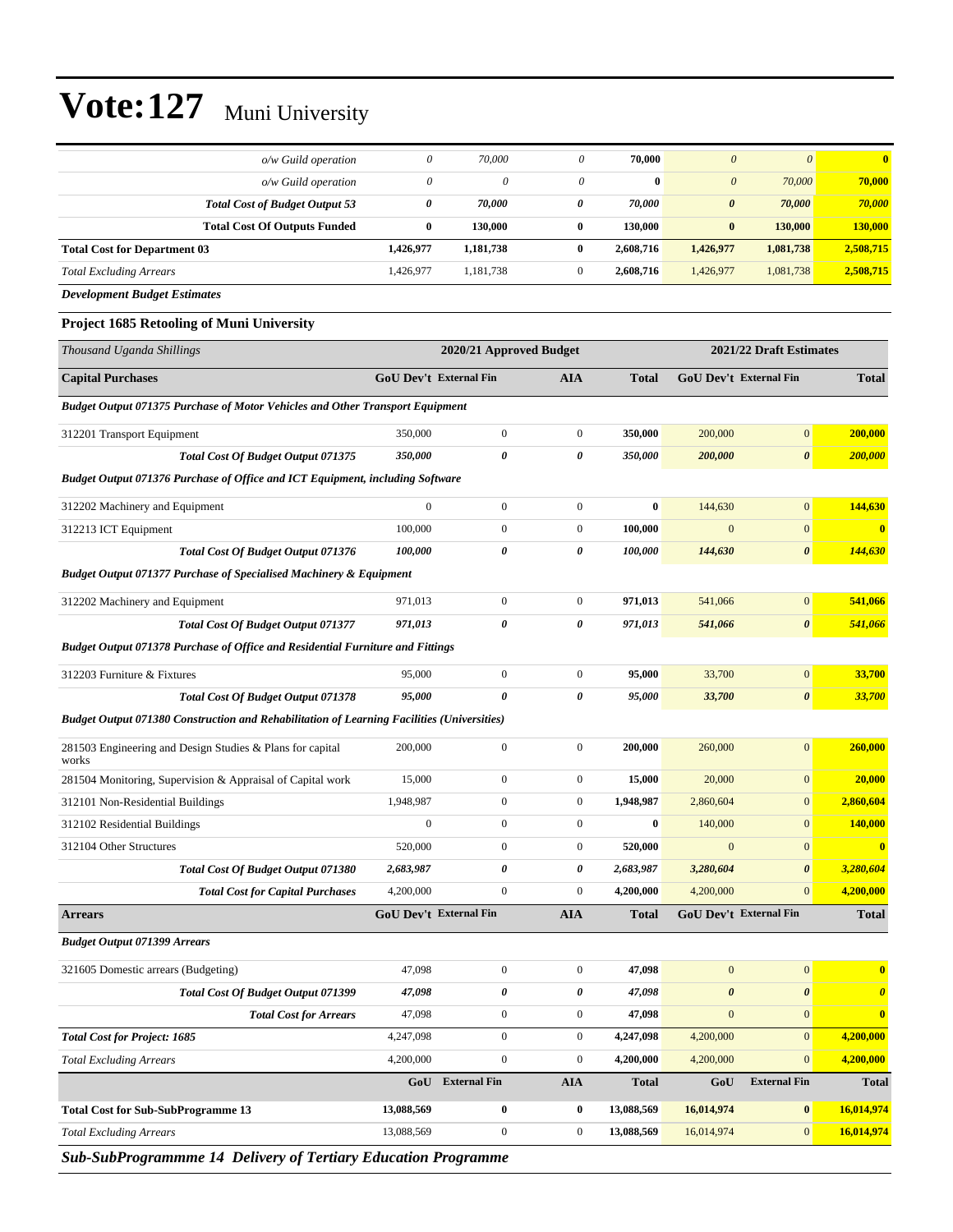#### *Recurrent Budget Estimates*

#### **Department 04 Faculty of Techno Science**

| Thousand Uganda Shillings                                 |                  | 2020/21 Approved Budget |                  | 2021/22 Approved Estimates |                       |                            |               |
|-----------------------------------------------------------|------------------|-------------------------|------------------|----------------------------|-----------------------|----------------------------|---------------|
| <b>Outputs Provided</b>                                   | Wage             | Non Wage                | AIA              | <b>Total</b>               | Wage                  | Non Wage                   | <b>Total</b>  |
| <b>Budget Output 071401 Teaching and Training</b>         |                  |                         |                  |                            |                       |                            |               |
| 211101 General Staff Salaries                             | 1,446,211        | $\boldsymbol{0}$        | $\boldsymbol{0}$ | 1,446,211                  | 1,446,211             | $\mathbf{0}$               | 1,446,211     |
| 211103 Allowances (Inc. Casuals, Temporary)               | $\boldsymbol{0}$ | 13,981                  | $\boldsymbol{0}$ | 13,981                     | $\mathbf{0}$          | 25,001                     | 25,001        |
| 212101 Social Security Contributions                      | $\boldsymbol{0}$ | 144,621                 | $\boldsymbol{0}$ | 144,621                    | $\mathbf{0}$          | 144,621                    | 144,621       |
| 213001 Medical expenses (To employees)                    | $\boldsymbol{0}$ | 3,000                   | $\boldsymbol{0}$ | 3,000                      | $\mathbf{0}$          | $\boldsymbol{0}$           | $\bf{0}$      |
| 221001 Advertising and Public Relations                   | $\boldsymbol{0}$ | $\boldsymbol{0}$        | $\boldsymbol{0}$ | $\bf{0}$                   | $\boldsymbol{0}$      | 500                        | 500           |
| 221002 Workshops and Seminars                             | $\boldsymbol{0}$ | 4,000                   | $\boldsymbol{0}$ | 4,000                      | $\mathbf{0}$          | 2,255                      | 2,255         |
| 221003 Staff Training                                     | $\mathbf{0}$     | $\boldsymbol{0}$        | $\boldsymbol{0}$ | $\bf{0}$                   | $\mathbf{0}$          | 2,700                      | 2,700         |
| 221008 Computer supplies and Information Technology (IT)  | $\boldsymbol{0}$ | 4,000                   | $\boldsymbol{0}$ | 4,000                      | $\mathbf{0}$          | 2,700                      | 2,700         |
| 221009 Welfare and Entertainment                          | $\boldsymbol{0}$ | 3,600                   | $\boldsymbol{0}$ | 3,600                      | $\mathbf{0}$          | 2,400                      | 2,400         |
| 221011 Printing, Stationery, Photocopying and Binding     | $\boldsymbol{0}$ | 5,000                   | $\boldsymbol{0}$ | 5,000                      | $\boldsymbol{0}$      | 4,000                      | 4,000         |
| 222001 Telecommunications                                 | $\boldsymbol{0}$ | 2,640                   | $\boldsymbol{0}$ | 2,640                      | $\mathbf{0}$          | 1,000                      | 1,000         |
| 227001 Travel inland                                      | $\boldsymbol{0}$ | 6,600                   | $\boldsymbol{0}$ | 6,600                      | $\boldsymbol{0}$      | 3,000                      | 3,000         |
| 227002 Travel abroad                                      | $\boldsymbol{0}$ | 6,000                   | $\boldsymbol{0}$ | 6,000                      | $\mathbf{0}$          | 3,000                      | 3,000         |
| 282103 Scholarships and related costs                     | $\boldsymbol{0}$ | 8,000                   | $\boldsymbol{0}$ | 8,000                      | $\boldsymbol{0}$      | 5,000                      | 5,000         |
| <b>Total Cost of Budget Output 01</b>                     | 1,446,211        | 201,442                 | 0                | 1,647,653                  | 1,446,211             | 196,177                    | 1,642,388     |
| <b>Budget Output 071402 Research and Graduate Studies</b> |                  |                         |                  |                            |                       |                            |               |
| 221009 Welfare and Entertainment                          | $\boldsymbol{0}$ | $\boldsymbol{0}$        | $\boldsymbol{0}$ | $\bf{0}$                   | $\mathbf{0}$          | 4,200                      | 4,200         |
| 227001 Travel inland                                      | $\mathbf{0}$     | $\boldsymbol{0}$        | $\boldsymbol{0}$ | $\bf{0}$                   | $\mathbf{0}$          | 3,000                      | 3,000         |
| 227002 Travel abroad                                      | $\boldsymbol{0}$ | $\boldsymbol{0}$        | $\overline{0}$   | $\bf{0}$                   | $\mathbf{0}$          | 3,000                      | 3,000         |
| <b>Total Cost of Budget Output 02</b>                     | 0                | 0                       | 0                | 0                          | $\boldsymbol{\theta}$ | 10,200                     | <b>10,200</b> |
| <b>Budget Output 071403 Outreach</b>                      |                  |                         |                  |                            |                       |                            |               |
| 221002 Workshops and Seminars                             | $\boldsymbol{0}$ | $\boldsymbol{0}$        | $\boldsymbol{0}$ | $\bf{0}$                   | $\boldsymbol{0}$      | 1,500                      | 1,500         |
| 221011 Printing, Stationery, Photocopying and Binding     | $\boldsymbol{0}$ | $\boldsymbol{0}$        | $\boldsymbol{0}$ | $\bf{0}$                   | $\mathbf{0}$          | 1,098                      | 1,098         |
| 227001 Travel inland                                      | $\boldsymbol{0}$ | 29,533                  | $\boldsymbol{0}$ | 29,533                     | $\mathbf{0}$          | 22,000                     | 22,000        |
| <b>Total Cost of Budget Output 03</b>                     | 0                | 29,533                  | 0                | 29,533                     | $\boldsymbol{\theta}$ | 24,598                     | 24,598        |
| <b>Total Cost Of Outputs Provided</b>                     | 1,446,211        | 230,975                 | 0                | 1,677,186                  | 1,446,211             | 230,975                    | 1,677,186     |
| <b>Total Cost for Department 04</b>                       | 1,446,211        | 230,975                 | 0                | 1,677,186                  | 1,446,211             | 230,975                    | 1,677,186     |
| <b>Total Excluding Arrears</b>                            | 1,446,211        | 230,975                 | $\boldsymbol{0}$ | 1,677,186                  | 1,446,211             | 230,975                    | 1,677,186     |
| <b>Department 05 Research and Innovation Department</b>   |                  |                         |                  |                            |                       |                            |               |
| Thousand Uganda Shillings                                 |                  | 2020/21 Approved Budget |                  |                            |                       | 2021/22 Approved Estimates |               |
| <b>Outputs Provided</b>                                   | Wage             | Non Wage                | AIA              | <b>Total</b>               | Wage                  | Non Wage                   | <b>Total</b>  |
| <b>Budget Output 071402 Research and Graduate Studies</b> |                  |                         |                  |                            |                       |                            |               |
| 211101 General Staff Salaries                             | 296,250          | $\boldsymbol{0}$        | $\boldsymbol{0}$ | 296,250                    | 296,251               | 0                          | 296,251       |
| 211103 Allowances (Inc. Casuals, Temporary)               | $\boldsymbol{0}$ | 8,000                   | $\boldsymbol{0}$ | 8,000                      | $\boldsymbol{0}$      | 12,000                     | 12,000        |
| 212101 Social Security Contributions                      | $\boldsymbol{0}$ | 29,625                  | $\boldsymbol{0}$ | 29,625                     | $\boldsymbol{0}$      | 29,625                     | 29,625        |

213001 Medical expenses (To employees) 0 0 0 **0** 0 8,000 **8,000** 221002 Workshops and Seminars 0 4,757 0 **4,757** 0 0 **0** 221003 Staff Training 0 18,196 0 **18,196** 0 0 **0**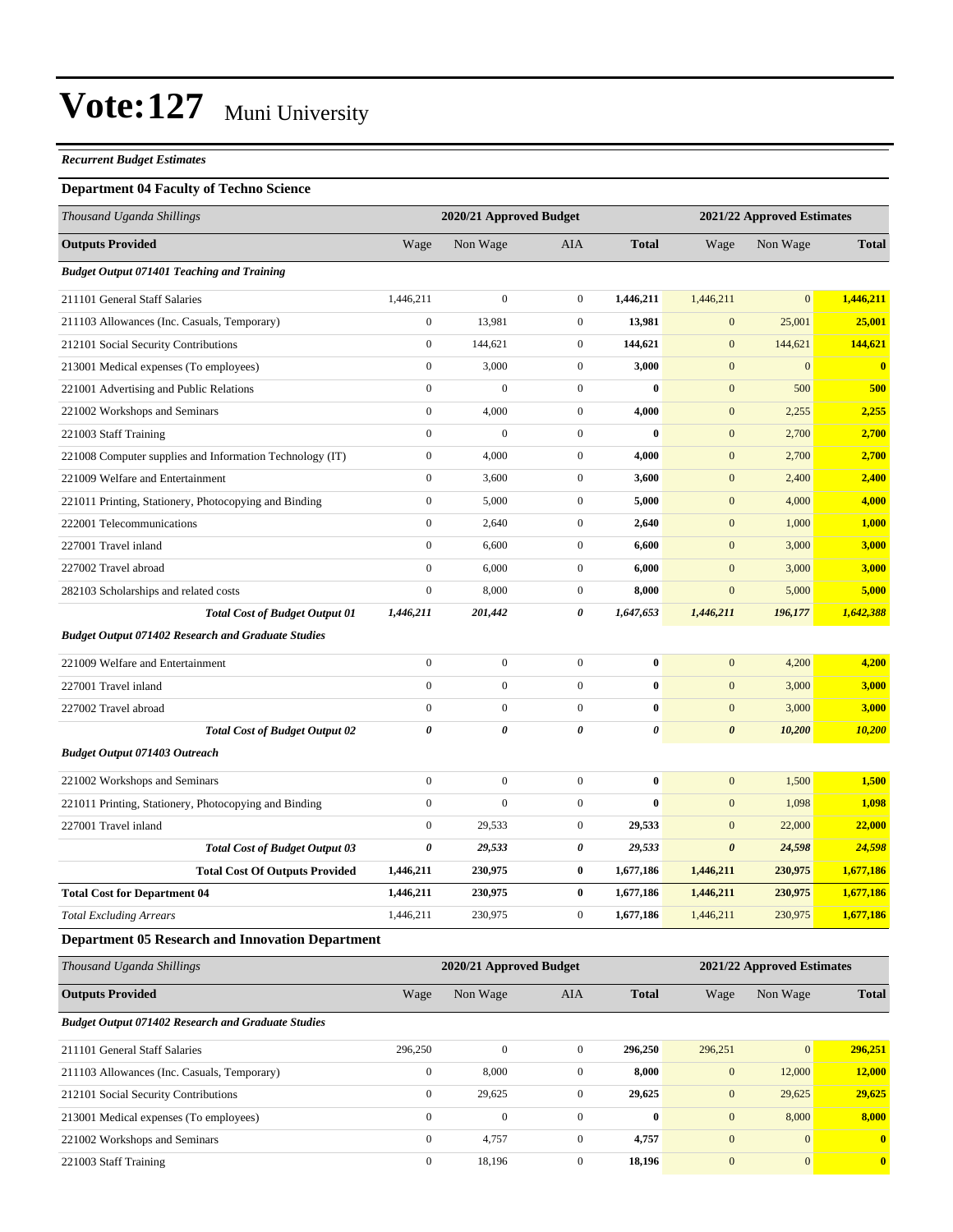| 221008 Computer supplies and Information Technology (IT)  | $\boldsymbol{0}$ | $\mathbf{0}$            | $\mathbf{0}$     | $\bf{0}$         | $\boldsymbol{0}$ | 8,000                      | 8,000                   |
|-----------------------------------------------------------|------------------|-------------------------|------------------|------------------|------------------|----------------------------|-------------------------|
| 221009 Welfare and Entertainment                          | $\boldsymbol{0}$ | 4,000                   | $\boldsymbol{0}$ | 4,000            | $\boldsymbol{0}$ | 20,953                     | 20,953                  |
| 221011 Printing, Stationery, Photocopying and Binding     | $\boldsymbol{0}$ | 20,000                  | $\boldsymbol{0}$ | 20,000           | $\mathbf{0}$     | 20,000                     | 20,000                  |
| 221012 Small Office Equipment                             | $\boldsymbol{0}$ | 5,000                   | $\boldsymbol{0}$ | 5,000            | $\mathbf{0}$     | 8,000                      | 8,000                   |
| 222001 Telecommunications                                 | $\boldsymbol{0}$ | 2,400                   | $\boldsymbol{0}$ | 2,400            | $\mathbf{0}$     | 2,400                      | 2,400                   |
| 222003 Information and communications technology (ICT)    | $\boldsymbol{0}$ | 4,000                   | $\boldsymbol{0}$ | 4,000            | $\mathbf{0}$     | $\mathbf{0}$               | $\mathbf{0}$            |
| 227001 Travel inland                                      | $\boldsymbol{0}$ | 10,000                  | $\boldsymbol{0}$ | 10,000           | $\mathbf{0}$     | 15,000                     | 15,000                  |
| 227002 Travel abroad                                      | $\boldsymbol{0}$ | 10,000                  | $\boldsymbol{0}$ | 10,000           | $\boldsymbol{0}$ | $\boldsymbol{0}$           | $\bf{0}$                |
| 273101 Medical expenses (To general Public)               | $\boldsymbol{0}$ | 8,000                   | $\boldsymbol{0}$ | 8,000            | $\mathbf{0}$     | $\mathbf{0}$               | $\bf{0}$                |
| <b>Total Cost of Budget Output 02</b>                     | 296,250          | 123,978                 | 0                | 420,228          | 296,251          | 123,978                    | 420,229                 |
| <b>Total Cost Of Outputs Provided</b>                     | 296,250          | 123,978                 | $\bf{0}$         | 420,228          | 296,251          | 123,978                    | 420,229                 |
| <b>Total Cost for Department 05</b>                       | 296,250          | 123,978                 | $\bf{0}$         | 420,228          | 296,251          | 123,978                    | 420,229                 |
| <b>Total Excluding Arrears</b>                            | 296,250          | 123,978                 | $\boldsymbol{0}$ | 420,228          | 296,251          | 123,978                    | 420,229                 |
| <b>Department 06 Faculty of Education</b>                 |                  |                         |                  |                  |                  |                            |                         |
| Thousand Uganda Shillings                                 |                  | 2020/21 Approved Budget |                  |                  |                  | 2021/22 Approved Estimates |                         |
| <b>Outputs Provided</b>                                   | Wage             | Non Wage                | <b>AIA</b>       | <b>Total</b>     | Wage             | Non Wage                   | <b>Total</b>            |
| <b>Budget Output 071401 Teaching and Training</b>         |                  |                         |                  |                  |                  |                            |                         |
| 211101 General Staff Salaries                             | 2,983,960        | $\mathbf{0}$            | $\boldsymbol{0}$ | 2,983,960        | 2,983,960        | $\mathbf{0}$               | 2,983,960               |
| 211103 Allowances (Inc. Casuals, Temporary)               | $\boldsymbol{0}$ | 80,910                  | $\boldsymbol{0}$ | 80,910           | $\mathbf{0}$     | 80,000                     | 80,000                  |
| 212101 Social Security Contributions                      | $\boldsymbol{0}$ | 298,396                 | $\mathbf{0}$     | 298,396          | $\mathbf{0}$     | 298,396                    | 298,396                 |
| 213001 Medical expenses (To employees)                    | $\boldsymbol{0}$ | 1,000                   | $\boldsymbol{0}$ | 1,000            | $\mathbf{0}$     | $\boldsymbol{0}$           | $\bf{0}$                |
| 221001 Advertising and Public Relations                   | $\boldsymbol{0}$ | 10,000                  | $\boldsymbol{0}$ | 10,000           | $\mathbf{0}$     | 2,000                      | 2,000                   |
| 221002 Workshops and Seminars                             | $\boldsymbol{0}$ | 28,000                  | $\boldsymbol{0}$ | 28,000           | $\boldsymbol{0}$ | $\mathbf{0}$               | $\overline{\mathbf{0}}$ |
| 221003 Staff Training                                     | $\boldsymbol{0}$ | 9,500                   | $\boldsymbol{0}$ | 9,500            | $\mathbf{0}$     | 20,000                     | 20,000                  |
| 221005 Hire of Venue (chairs, projector, etc)             | $\boldsymbol{0}$ | 8,000                   | $\boldsymbol{0}$ | 8,000            | $\mathbf{0}$     | 5,000                      | 5,000                   |
| 221007 Books, Periodicals & Newspapers                    | $\boldsymbol{0}$ | 14,000                  | $\boldsymbol{0}$ | 14,000           | $\mathbf{0}$     | 14,000                     | 14,000                  |
| 221008 Computer supplies and Information Technology (IT)  | $\boldsymbol{0}$ | 10,000                  | $\boldsymbol{0}$ | 10,000           | $\mathbf{0}$     | 20,000                     | 20,000                  |
| 221009 Welfare and Entertainment                          | $\boldsymbol{0}$ | 20,000                  | $\boldsymbol{0}$ | 20,000           | $\mathbf{0}$     | 5,258                      | 5,258                   |
| 221011 Printing, Stationery, Photocopying and Binding     | $\boldsymbol{0}$ | 21,819                  | $\boldsymbol{0}$ | 21,819           | $\mathbf{0}$     | 18,000                     | 18,000                  |
| 221012 Small Office Equipment                             | $\boldsymbol{0}$ | 4,000                   | $\boldsymbol{0}$ | 4,000            | $\boldsymbol{0}$ | 5,000                      | 5,000                   |
| 222001 Telecommunications                                 | $\boldsymbol{0}$ | 3,900                   | $\boldsymbol{0}$ | 3,900            | $\boldsymbol{0}$ | 1,000                      | 1,000                   |
| 225001 Consultancy Services- Short term                   | $\boldsymbol{0}$ | $\boldsymbol{0}$        | $\mathbf{0}$     | $\bf{0}$         | $\mathbf{0}$     | 5,000                      | 5,000                   |
| 227001 Travel inland                                      | $\boldsymbol{0}$ | 35,000                  | $\boldsymbol{0}$ | 35,000           | $\mathbf{0}$     | 15,000                     | 15,000                  |
| 227002 Travel abroad                                      | $\boldsymbol{0}$ | 6,000                   | $\boldsymbol{0}$ | 6,000            | $\boldsymbol{0}$ | 9,871                      | 9,871                   |
| <b>Total Cost of Budget Output 01</b>                     | 2,983,960        | 550,525                 | 0                | 3,534,485        | 2,983,960        | 498,525                    | 3,482,485               |
| <b>Budget Output 071402 Research and Graduate Studies</b> |                  |                         |                  |                  |                  |                            |                         |
| 221011 Printing, Stationery, Photocopying and Binding     | $\boldsymbol{0}$ | $\boldsymbol{0}$        | $\boldsymbol{0}$ | $\boldsymbol{0}$ | $\mathbf{0}$     | 12,000                     | 12,000                  |
| <b>Total Cost of Budget Output 02</b>                     | 0                | 0                       | 0                | 0                | $\pmb{\theta}$   | 12,000                     | <b>12,000</b>           |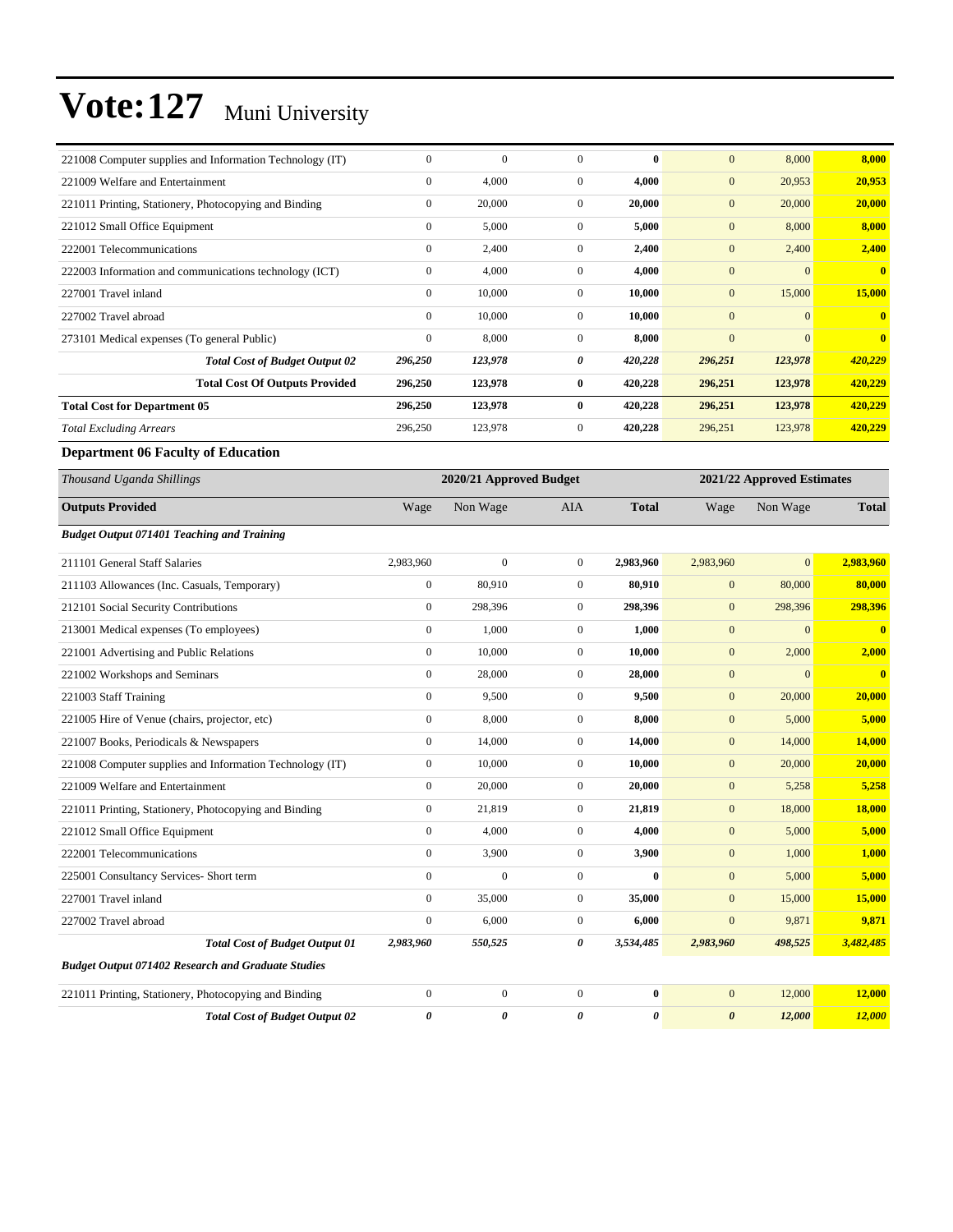#### *Budget Output 071403 Outreach*

| 227001 Travel inland                                  | $\overline{0}$          | 20,000                  | $\mathbf{0}$     | 20,000                | $\mathbf{0}$               | 60,000         | 60,000                  |
|-------------------------------------------------------|-------------------------|-------------------------|------------------|-----------------------|----------------------------|----------------|-------------------------|
| <b>Total Cost of Budget Output 03</b>                 | 0                       | 20,000                  | 0                | 20,000                | $\boldsymbol{\theta}$      | 60,000         | 60,000                  |
| <b>Total Cost Of Outputs Provided</b>                 | 2,983,960               | 570,525                 | $\bf{0}$         | 3,554,485             | 2,983,960                  | 570,525        | 3,554,485               |
| <b>Total Cost for Department 06</b>                   | 2,983,960               | 570,525                 | $\bf{0}$         | 3,554,485             | 2,983,960                  | 570,525        | 3,554,485               |
| <b>Total Excluding Arrears</b>                        | 2,983,960               | 570,525                 | $\boldsymbol{0}$ | 3,554,485             | 2,983,960                  | 570,525        | 3,554,485               |
| <b>Department 07 Faculty of Health Sciences</b>       |                         |                         |                  |                       |                            |                |                         |
| Thousand Uganda Shillings                             |                         | 2020/21 Approved Budget |                  |                       | 2021/22 Approved Estimates |                |                         |
| <b>Outputs Provided</b>                               | Wage                    | Non Wage                | AIA              | <b>Total</b>          | Wage                       | Non Wage       | <b>Total</b>            |
| <b>Budget Output 071401 Teaching and Training</b>     |                         |                         |                  |                       |                            |                |                         |
| 211101 General Staff Salaries                         | 1,497,724               | $\mathbf{0}$            | $\boldsymbol{0}$ | 1,497,724             | 1,497,724                  | $\overline{0}$ | 1,497,724               |
| 211103 Allowances (Inc. Casuals, Temporary)           | $\boldsymbol{0}$        | 20,000                  | $\boldsymbol{0}$ | 20,000                | $\boldsymbol{0}$           | 21,199         | 21,199                  |
| 212101 Social Security Contributions                  | $\boldsymbol{0}$        | 149,772                 | $\boldsymbol{0}$ | 149,772               | $\mathbf{0}$               | 149,772        | 149,772                 |
| 221002 Workshops and Seminars                         | $\overline{0}$          | 1,000                   | $\boldsymbol{0}$ | 1,000                 | $\mathbf{0}$               | $\overline{0}$ | $\overline{\mathbf{0}}$ |
| 221009 Welfare and Entertainment                      | $\boldsymbol{0}$        | 1,000                   | $\boldsymbol{0}$ | 1,000                 | $\mathbf{0}$               | 2,764          | 2,764                   |
| 221011 Printing, Stationery, Photocopying and Binding | $\overline{0}$          | 4,621                   | $\mathbf{0}$     | 4,621                 | $\mathbf{0}$               | 3,957          | 3,957                   |
| 221012 Small Office Equipment                         | $\overline{0}$          | $\mathbf{0}$            | $\boldsymbol{0}$ | $\bf{0}$              | $\mathbf{0}$               | 500            | 500                     |
| 222001 Telecommunications                             | $\overline{0}$          | 1,200                   | $\boldsymbol{0}$ | 1,200                 | $\mathbf{0}$               | 4,000          | 4,000                   |
| 224001 Medical Supplies                               | $\boldsymbol{0}$        | 13,900                  | $\mathbf{0}$     | 13,900                | $\mathbf{0}$               | 10,971         | 10,971                  |
| 227001 Travel inland                                  | $\overline{0}$          | 21,000                  | $\boldsymbol{0}$ | 21,000                | $\mathbf{0}$               | 15,330         | 15,330                  |
| <b>Total Cost of Budget Output 01</b>                 | 1,497,724               | 212,493                 | $\pmb{\theta}$   | 1,710,218             | 1,497,724                  | 208,493        | 1,706,217               |
| <b>Budget Output 071403 Outreach</b>                  |                         |                         |                  |                       |                            |                |                         |
| 227001 Travel inland                                  | $\overline{0}$          | $\mathbf{0}$            | $\mathbf{0}$     | $\bf{0}$              | $\mathbf{0}$               | 4,000          | 4,000                   |
| <b>Total Cost of Budget Output 03</b>                 | 0                       | $\boldsymbol{\theta}$   | 0                | $\boldsymbol{\theta}$ | $\boldsymbol{\theta}$      | 4,000          | 4,000                   |
| <b>Total Cost Of Outputs Provided</b>                 | 1,497,724               | 212,493                 | $\bf{0}$         | 1,710,218             | 1,497,724                  | 212,493        | 1,710,217               |
| <b>Total Cost for Department 07</b>                   | 1,497,724               | 212,493                 | $\bf{0}$         | 1,710,218             | 1,497,724                  | 212,493        | 1,710,217               |
| <b>Total Excluding Arrears</b>                        | 1,497,724               | 212,493                 | $\mathbf{0}$     | 1,710,218             | 1,497,724                  | 212,493        | 1,710,217               |
| <b>Department 08 Faculty of Science</b>               |                         |                         |                  |                       |                            |                |                         |
| Thousand Uganda Shillings                             | 2020/21 Approved Budget |                         |                  |                       | 2021/22 Approved Estimates |                |                         |
| <b>Outputs Provided</b>                               | Wage                    | Non Wage                | AIA              | <b>Total</b>          | Wage                       | Non Wage       | <b>Total</b>            |
| <b>Budget Output 071401 Teaching and Training</b>     |                         |                         |                  |                       |                            |                |                         |
| 211101 General Staff Salaries                         | 773,389                 | $\mathbf{0}$            | $\mathbf{0}$     | 773,389               | 773,389                    | $\overline{0}$ | 773,389                 |

| 211101 General Staff Salaries                            | 775.589 | v      | v        | 773.389 | 115.389      | U.             | 773.389      |
|----------------------------------------------------------|---------|--------|----------|---------|--------------|----------------|--------------|
| 211103 Allowances (Inc. Casuals, Temporary)              |         | 19.200 | $\Omega$ | 19.200  | $\mathbf{0}$ | 4.000          | 4,000        |
| 212101 Social Security Contributions                     |         | 77.339 | 0        | 77.339  | $\mathbf{0}$ | 77,339         | 77,339       |
| 221002 Workshops and Seminars                            |         | 3.400  | 0        | 3.400   | $\mathbf{0}$ | $\overline{0}$ | $\bf{0}$     |
| 221008 Computer supplies and Information Technology (IT) |         | 2.100  | 0        | 2.100   | $\mathbf{0}$ | 2.000          | 2.000        |
| 221009 Welfare and Entertainment                         |         | 3.120  | $\Omega$ | 3.120   | $\Omega$     | 3,821          | 3.821        |
| 221011 Printing, Stationery, Photocopying and Binding    |         | 2.666  | $\Omega$ | 2.666   | $\Omega$     | 3,000          | 3,000        |
| 221012 Small Office Equipment                            |         | 1.535  | $\Omega$ | 1.535   | $\Omega$     | $\overline{0}$ | $\mathbf{0}$ |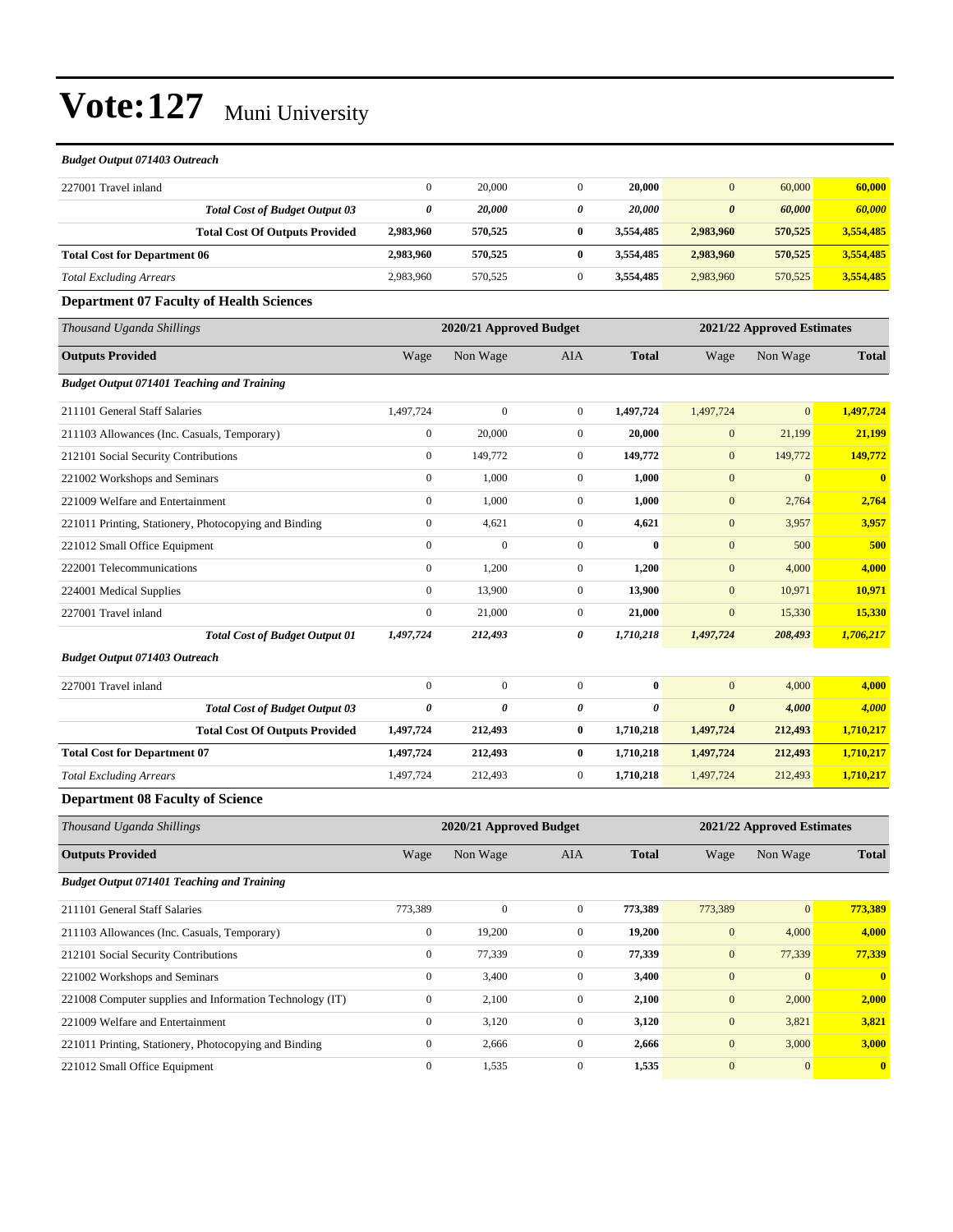| 224001 Medical Supplies                                    | $\boldsymbol{0}$      | 15,000                  | $\boldsymbol{0}$ | 15,000       | $\mathbf{0}$          | 15,000                     | 15,000                     |  |  |
|------------------------------------------------------------|-----------------------|-------------------------|------------------|--------------|-----------------------|----------------------------|----------------------------|--|--|
| 227001 Travel inland                                       | $\boldsymbol{0}$      | 14,800                  | $\boldsymbol{0}$ | 14,800       | $\boldsymbol{0}$      | 4,000                      | 4,000                      |  |  |
| <b>Total Cost of Budget Output 01</b>                      | 773,389               | 139,160                 | 0                | 912,549      | 773,389               | 109,160                    | 882,549                    |  |  |
| <b>Budget Output 071403 Outreach</b>                       |                       |                         |                  |              |                       |                            |                            |  |  |
| 227001 Travel inland                                       | $\boldsymbol{0}$      | $\boldsymbol{0}$        | $\mathbf{0}$     | $\bf{0}$     | $\mathbf{0}$          | 30,000                     | 30,000                     |  |  |
| <b>Total Cost of Budget Output 03</b>                      | $\boldsymbol{\theta}$ | 0                       | 0                | 0            | $\boldsymbol{\theta}$ | 30,000                     | 30,000                     |  |  |
| <b>Total Cost Of Outputs Provided</b>                      | 773,389               | 139,160                 | $\bf{0}$         | 912,549      | 773,389               | 139,160                    | 912,549                    |  |  |
| <b>Total Cost for Department 08</b>                        | 773,389               | 139,160                 | $\bf{0}$         | 912,549      | 773,389               | 139,160                    | 912,549                    |  |  |
| <b>Total Excluding Arrears</b>                             | 773,389               | 139,160                 | $\mathbf{0}$     | 912,549      | 773,389               | 139,160                    | 912,549                    |  |  |
| <b>Department 09 Agriculture and Environmental Science</b> |                       |                         |                  |              |                       |                            |                            |  |  |
| Thousand Uganda Shillings                                  |                       | 2020/21 Approved Budget |                  |              |                       |                            | 2021/22 Approved Estimates |  |  |
| <b>Outputs Provided</b>                                    | Wage                  | Non Wage                | <b>AIA</b>       | <b>Total</b> | Wage                  | Non Wage                   | <b>Total</b>               |  |  |
| <b>Budget Output 071401 Teaching and Training</b>          |                       |                         |                  |              |                       |                            |                            |  |  |
| 211101 General Staff Salaries                              | 1,082,598             | $\boldsymbol{0}$        | $\mathbf{0}$     | 1,082,598    | 1,082,598             | $\mathbf{0}$               | 1,082,598                  |  |  |
| 211103 Allowances (Inc. Casuals, Temporary)                | $\boldsymbol{0}$      | 11,256                  | $\boldsymbol{0}$ | 11,256       | $\boldsymbol{0}$      | 16,725                     | 16,725                     |  |  |
| 212101 Social Security Contributions                       | $\boldsymbol{0}$      | 108,260                 | $\boldsymbol{0}$ | 108,260      | $\boldsymbol{0}$      | 108,260                    | 108,260                    |  |  |
| 221002 Workshops and Seminars                              | $\mathbf{0}$          | $\mathbf{0}$            | $\boldsymbol{0}$ | $\bf{0}$     | $\mathbf{0}$          | 5,000                      | 5,000                      |  |  |
| 221008 Computer supplies and Information Technology (IT)   | $\boldsymbol{0}$      | $\mathbf{0}$            | $\mathbf{0}$     | $\bf{0}$     | $\mathbf{0}$          | 25,000                     | 25,000                     |  |  |
| 221009 Welfare and Entertainment                           | $\boldsymbol{0}$      | 6,100                   | $\boldsymbol{0}$ | 6,100        | $\mathbf{0}$          | 6,100                      | 6,100                      |  |  |
| 221011 Printing, Stationery, Photocopying and Binding      | $\boldsymbol{0}$      | 9,500                   | $\boldsymbol{0}$ | 9,500        | $\boldsymbol{0}$      | 9,500                      | 9,500                      |  |  |
| 221012 Small Office Equipment                              | $\boldsymbol{0}$      | 3,240                   | $\boldsymbol{0}$ | 3,240        | $\mathbf{0}$          | 3,240                      | 3,240                      |  |  |
| 222001 Telecommunications                                  | $\boldsymbol{0}$      | $\boldsymbol{0}$        | $\mathbf{0}$     | $\bf{0}$     | $\mathbf{0}$          | 3,000                      | 3,000                      |  |  |
| 222002 Postage and Courier                                 | $\boldsymbol{0}$      | $\mathbf{0}$            | $\boldsymbol{0}$ | $\bf{0}$     | $\mathbf{0}$          | 1,000                      | 1,000                      |  |  |
| 224001 Medical Supplies                                    | $\boldsymbol{0}$      | 25,369                  | $\boldsymbol{0}$ | 25,369       | $\boldsymbol{0}$      | 12,000                     | <b>12,000</b>              |  |  |
| 224005 Uniforms, Beddings and Protective Gear              | $\boldsymbol{0}$      | 4,520                   | $\boldsymbol{0}$ | 4,520        | $\boldsymbol{0}$      | $\mathbf{0}$               | $\bf{0}$                   |  |  |
| 224006 Agricultural Supplies                               | $\boldsymbol{0}$      | 20,580                  | $\boldsymbol{0}$ | 20,580       | $\mathbf{0}$          | $\mathbf{0}$               | $\mathbf{0}$               |  |  |
| 225001 Consultancy Services- Short term                    | $\boldsymbol{0}$      | $\mathbf{0}$            | $\mathbf{0}$     | $\bf{0}$     | $\boldsymbol{0}$      | 5,000                      | 5,000                      |  |  |
| 227001 Travel inland                                       | $\boldsymbol{0}$      | 16,000                  | $\mathbf{0}$     | 16,000       | $\mathbf{0}$          | 10,000                     | 10,000                     |  |  |
| <b>Total Cost of Budget Output 01</b>                      | 1,082,598             | 204,825                 | 0                | 1,287,423    | 1,082,598             | 204,825                    | 1,287,423                  |  |  |
| <b>Total Cost Of Outputs Provided</b>                      | 1,082,598             | 204,825                 | $\bf{0}$         | 1,287,423    | 1,082,598             | 204,825                    | 1,287,423                  |  |  |
| <b>Total Cost for Department 09</b>                        | 1,082,598             | 204,825                 | $\bf{0}$         | 1,287,423    | 1,082,598             | 204,825                    | 1,287,423                  |  |  |
| <b>Total Excluding Arrears</b>                             | 1,082,598             | 204,825                 | $\boldsymbol{0}$ | 1,287,423    | 1,082,598             | 204,825                    | 1,287,423                  |  |  |
| <b>Department 10 Faculty of Management Science</b>         |                       |                         |                  |              |                       |                            |                            |  |  |
| Thousand Uganda Shillings                                  |                       | 2020/21 Approved Budget |                  |              |                       | 2021/22 Approved Estimates |                            |  |  |
| <b>Outputs Provided</b>                                    | Wage                  | Non Wage                | AIA              | <b>Total</b> | Wage                  | Non Wage                   | <b>Total</b>               |  |  |
| <b>Budget Output 071401 Teaching and Training</b>          |                       |                         |                  |              |                       |                            |                            |  |  |
| 211101 General Staff Salaries                              | 898,610               | $\boldsymbol{0}$        | $\mathbf{0}$     | 898,610      | 898,610               | $\boldsymbol{0}$           | 898,610                    |  |  |
| 211103 Allowances (Inc. Casuals, Temporary)                | $\boldsymbol{0}$      | 24,000                  | $\boldsymbol{0}$ | 24,000       | $\boldsymbol{0}$      | 43,973                     | 43,973                     |  |  |
| 212101 Social Security Contributions                       | $\boldsymbol{0}$      | 89,861                  | $\boldsymbol{0}$ | 89,861       | $\boldsymbol{0}$      | 89,861                     | 89,861                     |  |  |
| 221001 Advertising and Public Relations                    | $\boldsymbol{0}$      | 2,000                   | $\boldsymbol{0}$ | 2,000        | $\mathbf{0}$          | 6,000                      | 6,000                      |  |  |
| 221002 Workshops and Seminars                              | $\boldsymbol{0}$      | 20,000                  | $\boldsymbol{0}$ | 20,000       | $\boldsymbol{0}$      | $\mathbf{0}$               | $\bf{0}$                   |  |  |
| 221003 Staff Training                                      | $\boldsymbol{0}$      | 6,000                   | $\boldsymbol{0}$ | 6,000        | $\mathbf{0}$          | 26,000                     | 26,000                     |  |  |
| 221005 Hire of Venue (chairs, projector, etc)              | $\boldsymbol{0}$      | 4,000                   | $\mathbf{0}$     | 4,000        | $\boldsymbol{0}$      | $\mathbf{0}$               | $\bf{0}$                   |  |  |